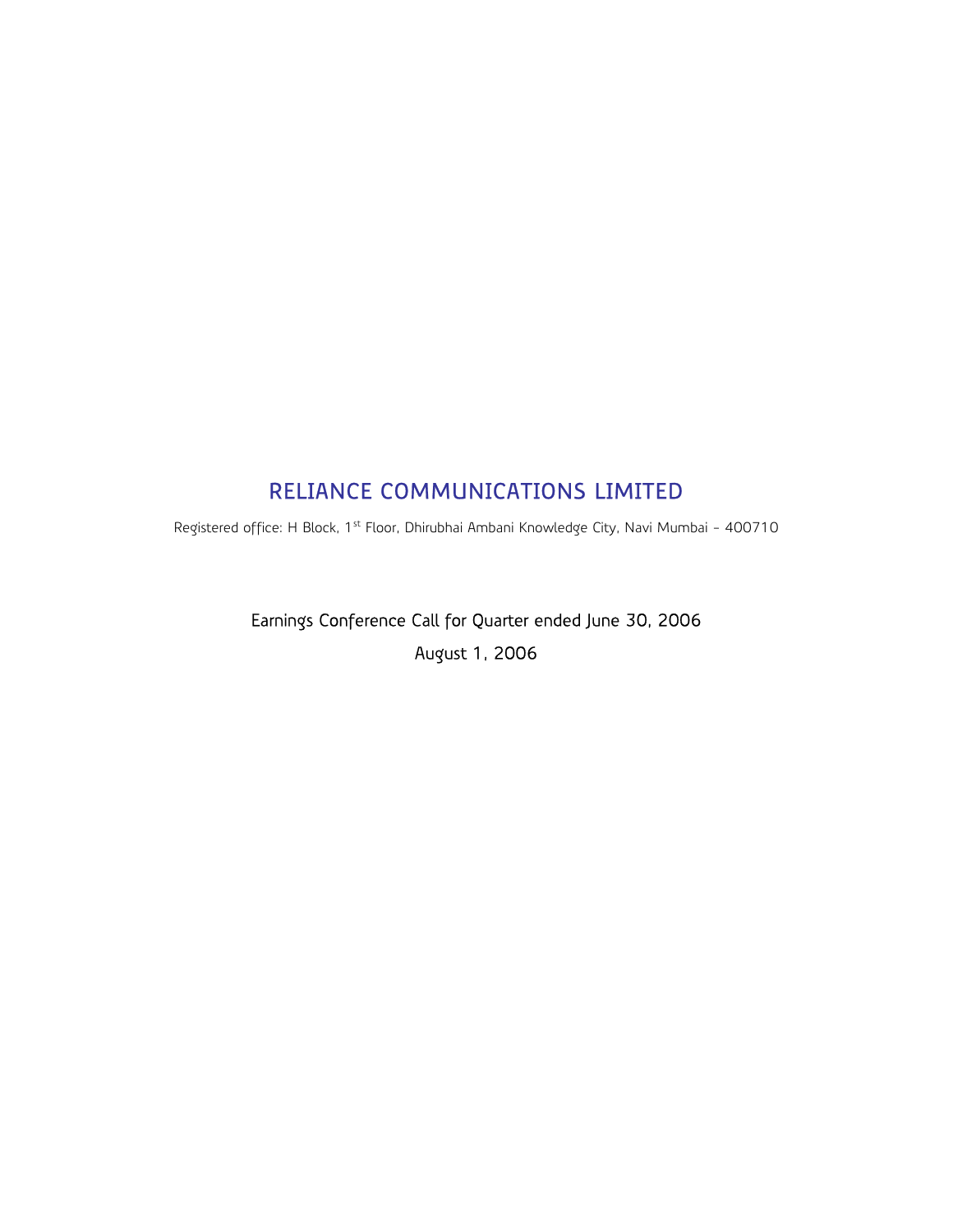#### **Moderator**

Good evening ladies and gentlemen. I am Pratibha, the moderator for this conference call. Welcome to the Reliance Communications conference call hosted by JP Morgan. For the duration of the presentation, all participants' lines will be in listen-only mode. After the presentation, the question and answer session will be conducted for participants at the Singapore bridge, followed by question and answer session for participants at WebEx US bridge, and then a Q&A session for participants at WebEx India. I would now like to hand over the call to Mr. Sanjay Chawla. Thank you and over to you, sir.

### Sanjay Chawla

Thank you, Pratibha. Good evening ladies and gentlemen. We at JP Morgan are pleased to host this call and welcome you all to this analyst briefing on first quarter fiscal 2007 results of Reliance Communications. We would like to take this opportunity to extend our congratulations to Reliance management on a good set of results. On behalf of all the participants and JP Morgan I would like to thank the senior management for taking the time to be with us on the call today and I would now hand over the call to Daniel Newman at Reliance Center to initiate the proceedings. Over to you, Daniel.

#### Daniel Newman

Thank you, Sanjay, and a warm welcome to all participants. I think each of you has received our quarterly report, which is posted on our web site www.rcovl.com. Today we have present from Reliance Communication our Chairman, Mr. Anil Dhirubhai Ambani, and the leaders of our three strategic business units, Mr. S.P. Shukla who leads wireless, Mr. Khurana who leads global, and Mr. Prakash Bajpai who leads broadband. Mr. Ambani will begin the call with some key observations about the markets and our business performance, following which our business leaders will summarize the performance of each business. There will then be time for Q&A. The call duration is scheduled for 1 hour. I must remind you that the overview and discussions today may include certain forward-looking statements that must be viewed in conjunction with the risks that we face. It is now my pleasure to hand over to Mr. Ambani.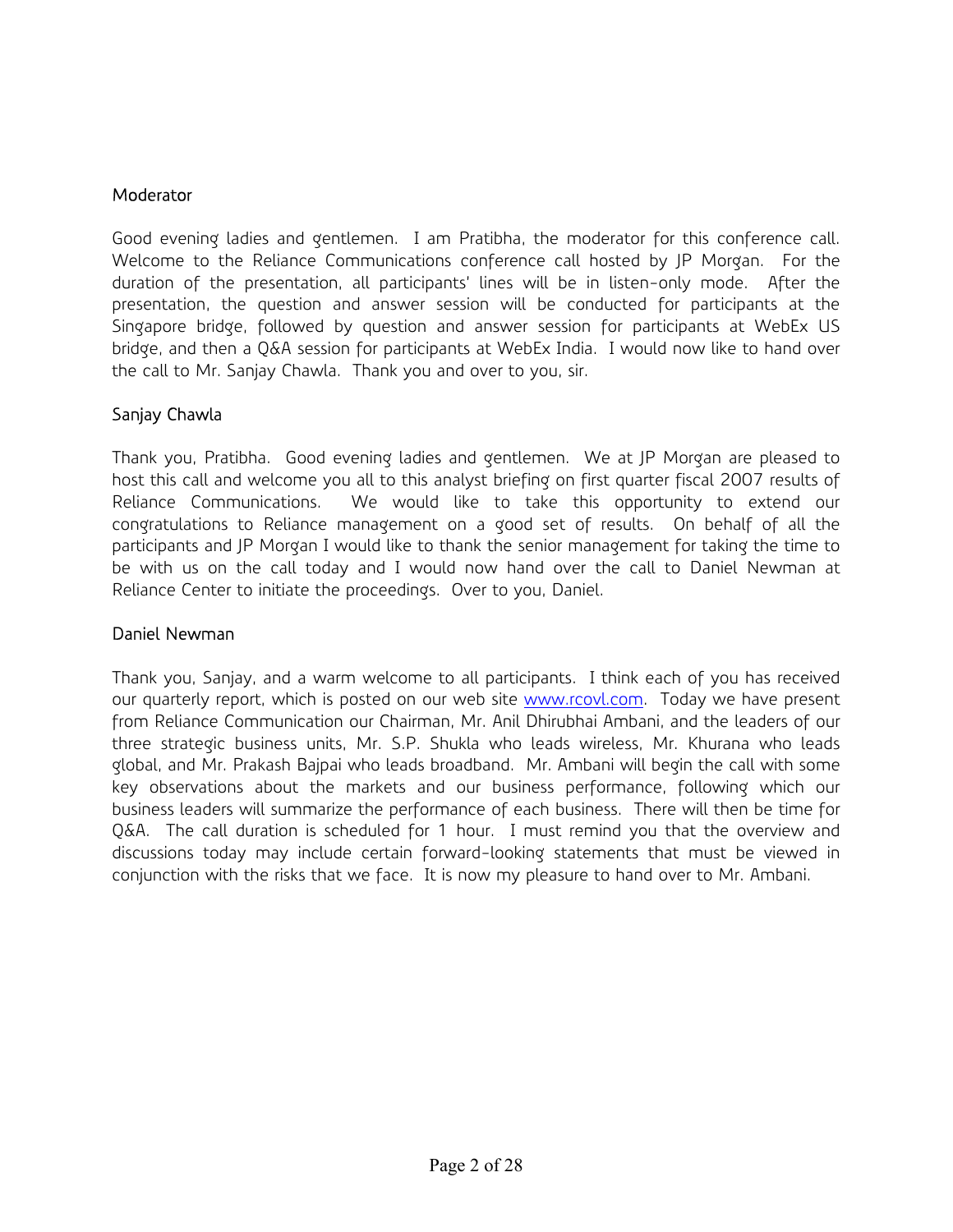# Anil Dhirubhai Ambani

Thank you, Daniel. Let me add my own very warm welcome to all the participants on this our first earnings call after the completion of the first full quarter since our listing.

I would first like to talk about market growth.

The Indian telecom market has experienced another quarter of robust growth. In the wireless market, quarterly net adds registered 13.3 million subscribers, which is now up to 80% of the quarterly adds in China. Also in the first 6 months of 2006, the industry has added as many wireless subscribers as we added in the whole of the year 2005. In the long distance voice market, total minutes of long distance traffic grew by 1.8 billion minutes during the quarter to 17.3 billion national and international long distance minutes, the highest ever number of additional minutes in a quarter. In the data market, demand for internet bandwidth continues to increase at an exponential rate. Internet bandwidth increased by 2.5 gigabytes, an increase of nearly 50% in a single quarter. We expect market growth across all segments to accelerate over the next few years.

Moving to the performance of Reliance Communications.

In July, we completed the one-year anniversary of the management transition at Reliance Communications. The initiatives for the past one year involved increased focus within each business area, team strengthening, driving cost efficiency, and better utilization of existing assets and capacity; all this has lead to significant growth and improvement in profitability across all our business segments over the year and in this quarter. I personally expect the sustained improvement in profitability and the strong business momentum to continue for the rest of the financial year barring unforeseen circumstances.

The highlights of our financial result in the quarter ended June 30, 2006 are that we achieved:

- Revenue of roughly US\$ 710 million, an increase of 9.4% over the prior quarter.
- **EBIDTA of US\$ 263 million, an increase of more than 15% over the prior quarter.**
- EBIDTA margin expanded to 37.1% from 35.3% in the prior quarter.
- Net profit grew by 27.8%.
- Return on equity stands at 17.3% on an annualized basis.

Our financial statements reflect our conservative and prudent approach and accounting policies, in line with our overall management philosophy. These include amortization of revenue earned from lifetime plans over at least 48 months and provision for one-time regulatory interventions such as customer verification and re-verification.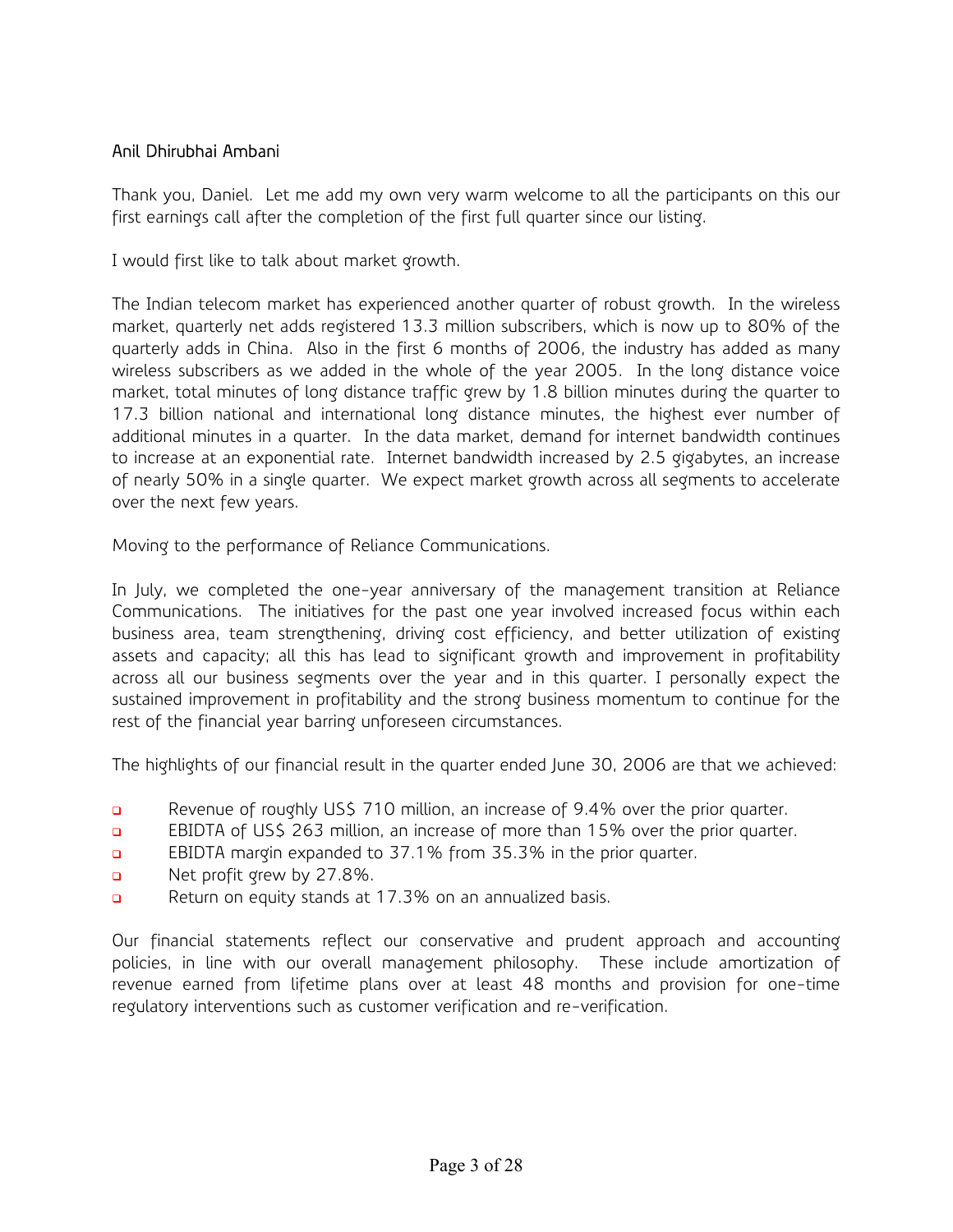As at June 30, 2006, our net debt was only US\$ 533 million. Our net debt to equity decreased to 0.20 times from 0.28 times in the prior quarter, and our net debt to EBIDTA decreased to 0.51 times on an annualized basis from 0.79 times in the prior quarter. The balance sheet is conservative with ample ability to leverage, if and when required.

In the quarter ended June 30, 2006, our new investment in projects amounted to roughly US\$ 350 million. Our guidance for the current financial year is for capex of about US\$ 1.4 billion and we are on track to meet it.

We are committed to providing the most optimum and best in class products and services for our millions of customers and we are completely technology neutral. Our CDMA and GSM based wireless businesses are experiencing robust growth in terms of customer acquisitions and profitability. We expect this trend to continue.

To quickly talk about the business performance of each of our businesses.

First, wireless

In the wireless segment, our focus was on improving profitability of our existing subscriber base. This is reflected in improvement of our revenue per minute from 0.71 of a rupee to 0.77 on a sequential basis. We were also able to increase our wireless multimedia user base from 6.4 million in March to nearly 8 million in June at no incremental cost to the company.

To talk about our global business.

In the global segment, the capacity constraint being faced by our business in connecting India will now be over. The International Chamber of Commerce has given an arbitration award in favor of Flag Telecom, now a 100% subsidiary of the Company, and against VSNL. This is for upgrading capacity anywhere in the Flag Europe-Asia cable system. The capacity of this cable will be immediately upgraded by 140 gigabytes. In the long distance voice market, we have sustained profits in a challenging competitive environment.

Broadband.

I am happy to state that our comprehensive portfolio of products and solutions, in the space of voice, data, network, and IT infrastructure services, are being increasingly recognized by top Indian corporate - 65% of India's Top 1,000 corporate are now our customers.

To talk about the regulatory environment.

The regulatory environment regarding interconnection regime has improved enabling us to provide services at lower prices to our customer. The spectrum policy regarding 3G is awaited and we expect to see movement over the next 6 to 12 months in terms of having a policy framework hopefully in place.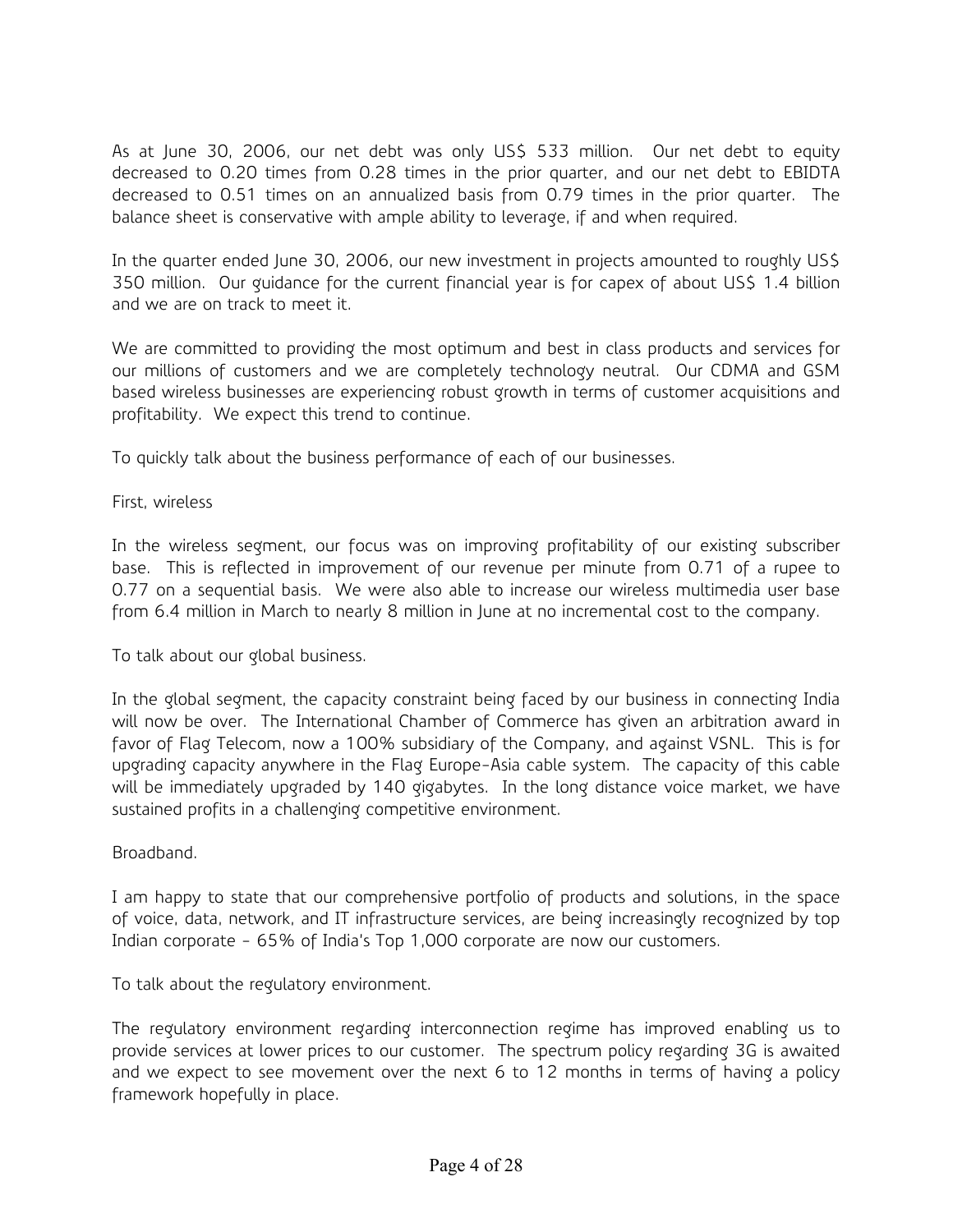Corporate reorganization.

The corporate reorganization undertaken with a view to aligning the interest of all stakeholders has now received all the necessary approvals including the shareholders and the respective High Courts of Gujarat and Maharashtra. We expect to implement the corporate reorganization by the end of this quarter. Hopefully, after this quarter we can drop the word proforma.

I will now hand over to Mr. S.P. Shukla who leads our wireless business.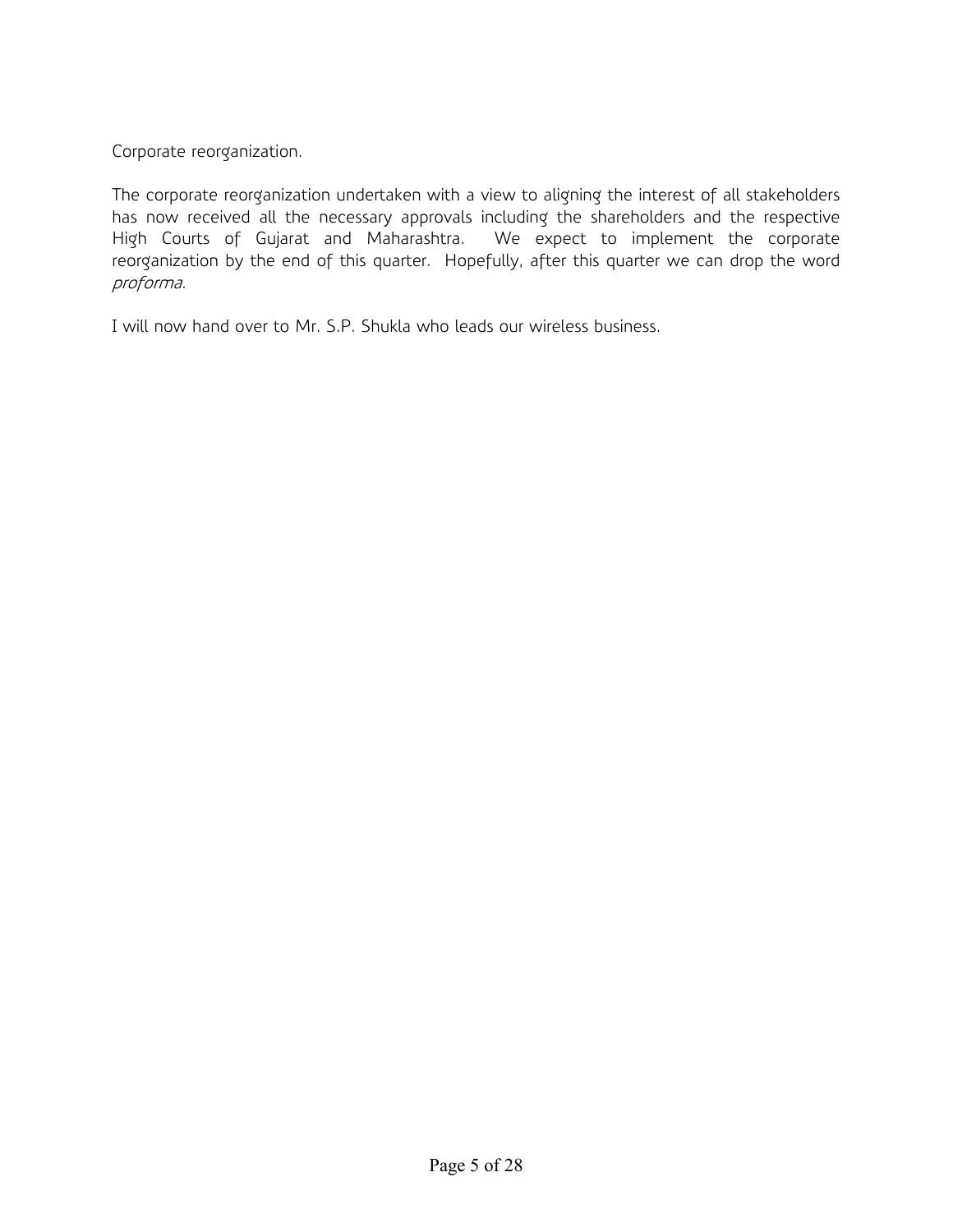# S.P. Shukla

Thank you, Mr. Ambani and good day to all the participants.

Our wireless business had a very robust financial performance during the first quarter of the financial year 2006/7, with sequential growth in gross revenues of 15% and EBITDA of 16%. Our EBITDA margins also improved to 36% from 35.7% in the previous quarter.

Subscriber growth.

On subscriber growth front, our subscriber acquisition machinery continues to perform in overdrive. During the first two months of the quarter, in line with our commitment towards the highest standard of corporate governance, we took the issue of subscriber verification very seriously, thereby leading to a slight slow down. However, in June, subscriber acquisitions have bounced back to the 1 million level and the outlook continues to be strongly positive.

Customer profile.

Overall, the quality and profile of our customers is on an up trend. As compared to last quarter, the percentage of pre-paid acquisitions was slightly lower during the quarter under discussion. Our international roaming has begun to show encouraging up trend because of our roll out of enhanced roaming capabilities. Our value added service subscriptions are showing steady increase. Our multimedia users are also registering a significant increase at no extra cost as the seeding of the handsets has already been done. Adjusting for the effects of tariff and plan rebalancing, which we successfully completed in the last quarter, we have been able to maintain our underlying churn rates far below the industry average. All of these are leading to a sticky and better set of subscribers, which is showing a healthy impact on our ARPUs, on our revenue per minute, and it augurs well for our future revenues.

Coming to ARPU and usage enhancement.

While in general ARPUs are falling across the industry, we are happy to say that we were able to maintain our ARPUs at last quarter level, which was made possible through two sets of actions: higher usage by our existing and older customers; and, launch of revenue enhancing measures such as on our unique Reliance Mobile World applications, new SMS applications, and very recently CRBT.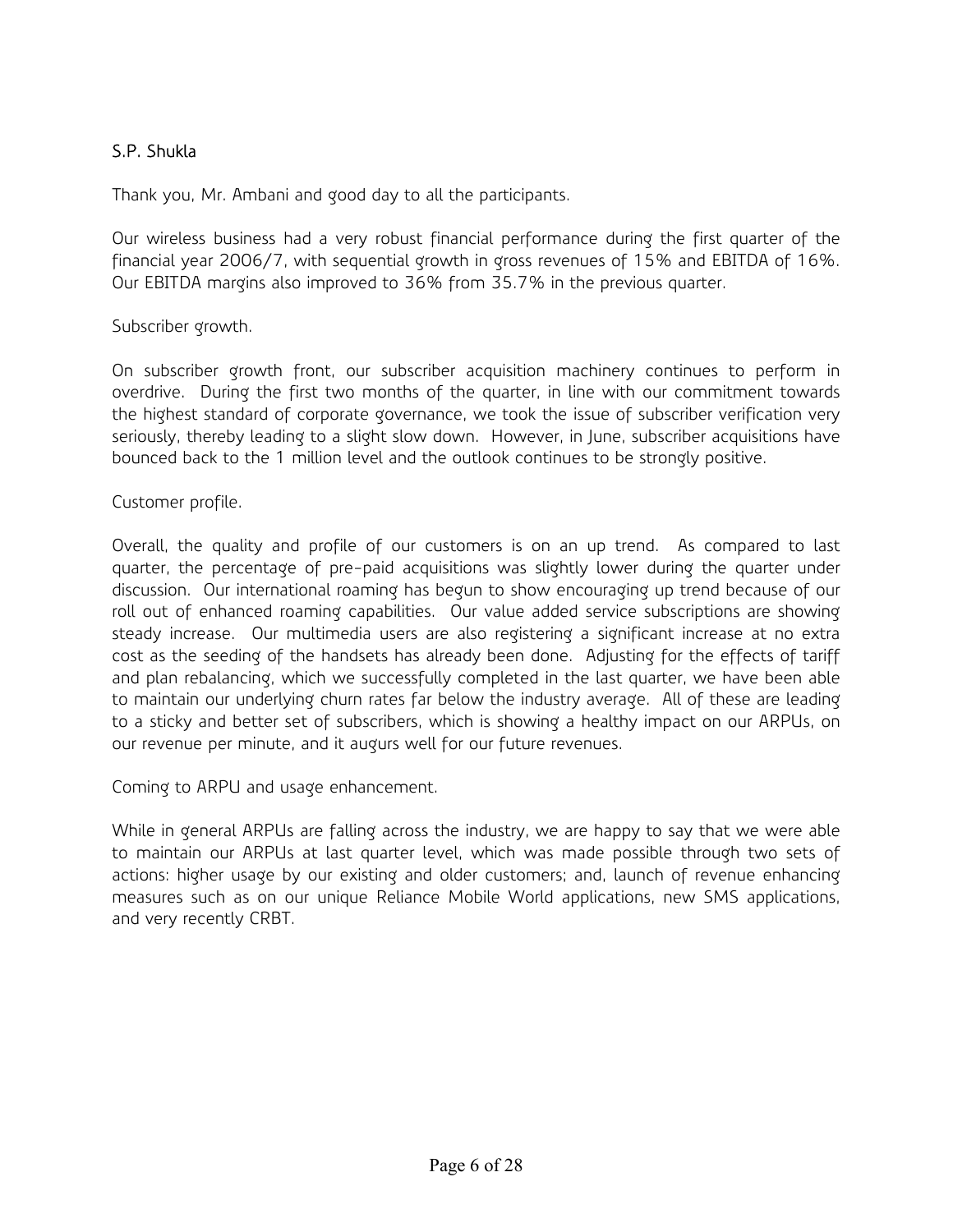Coming to tariff rebalancing and revenue per minute increase.

We were able to achieve significant increase in revenue per minute during the first quarter bucking the industry's declining trend. This was achieved through a tariff rebalancing and simultaneous rationalization of various tariff plans under which we were able to cap free minutes that we offered on Reliance to Reliance calls. Results of this are clearly showing both in our revenue per minute and in our ARPUs.

Several new initiatives were taken during the quarter.

We were able to transparently inform, in fact, we were the first to inform the customer, about the actual time span of lifetime products. Some of our competitors in fact have still not done it. Our 10-year *chota lifetime offer* on Reliance Mobile, which we give at Rs 795, actually has a longer life span than some competitor's lifetime plans.

We took the initiative of launching our Reliance Hello product on fixed wireless on "93" number plans. The 93 number plans enable the customer to roam within the circle. It also gives our customers the option of the lifetime incoming product, which is available today under limited mobility.

Another unique offer that we recently launched was our Reliance Hello Capital plan. Under this plan, people calling on 32 series Reliance Hello products are getting local call rates between the 21 state capitals. This scheme has shown an excellent response.

We have recently introduced CRBT for our customers. We have also pilot launched Home Zone tariffs in West Bengal.

Our acquisition strategy has been based on customer segmentation, and we continue to innovate our products and services targeted at specific customer segments.

Focus areas that will drive growth going forward.

Going forward we will focus on increasing life cycle value of our customers to ensure profitable growth. We will continuously be launching new value added services to drive revenue growth and enhance brand image. We will be re-engineering our customer service delivery organization to serve our customers even better. We will further reduce churn, which is already the lowest in the Indian industry, and further enhance revenues.

I will now hand over to Mr. Khurana to talk about our global business.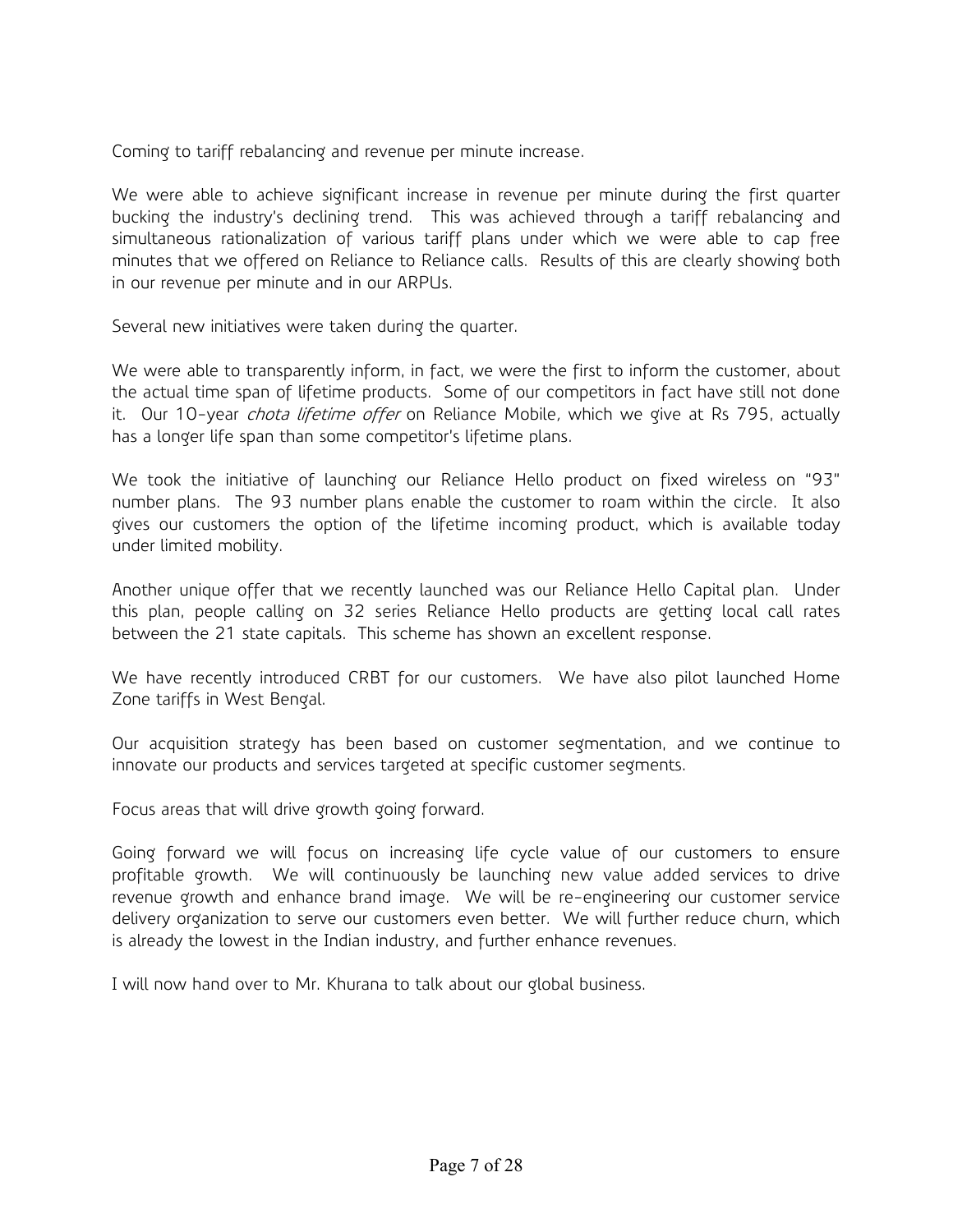## B.D. Khurana

Thank you. Good day to all.

Key highlights of the quarter ended June 30, 2006 for the global business were contribution of gross revenue of Rs 12,340 million, net revenue of Rs 7,174 million, EBITDA of Rs 2,842 million, and EBIT of Rs 1,554 million.

The global business witnessed a robust profitable growth in both EBITDA and EBIT. The EBIDTA margin grew to 23%, that is 4.4% percentage points improvement over the previous quarter and EBIT grew by 15% over the previous quarter.

Our voice business continued to grow. While unit price came under pressure, the net revenues were sustained through volume growth. The Reliance India Call customer base and traffic continued to expand during the quarter. Reliance Communications continues to retain its No. 1 position in the international long distance voice business with over 40% market share. Voice offering of Reliance IndiaCall was extended to the enterprise market segment in the USA during this quarter. The same will be extended for our customers in Canada and in the UK during this quarter. Long distance voice business will continue, in our opinion, to be under pressure with new entrants both in domestic and international voice business.

Reliance global business focus on data has resulted in higher contributions during the quarter ended 30 June. Data revenue share has grown from 18% to 31% of the global business segment, which will allow us to keep growing in the business with higher EBITDA margins and profitability.

Flag Telecom, our submarine cable business, has turned around and most of the challenges are behind us now. Flag Telecom has signed major long-term contracts for capacity sales in all its regions of operations including Asia, Middle East, Africa, and European regions.

Our Falcon project is on schedule. Falcon has achieved significant success in pre-sales to most of its landing parties in the Middle East and is now being extended to Maldives and Africa.

The International Chamber Of Commerce has given the arbitration award in favor of Flag Telecom against VSNL (that is Videsh Sanchar Nigam Limited) for upgrading capacity anywhere in Flag Europe-Asia cable system. As a result of this, the potential upside growth for Flag is 140 gigabytes of capacity on East and West of India. This we believe will facilitate significant growth of the internet and BPO segments of our economy.

I will now hand over to Mr. Prakash Bajpai to discuss the performance of our broadband business.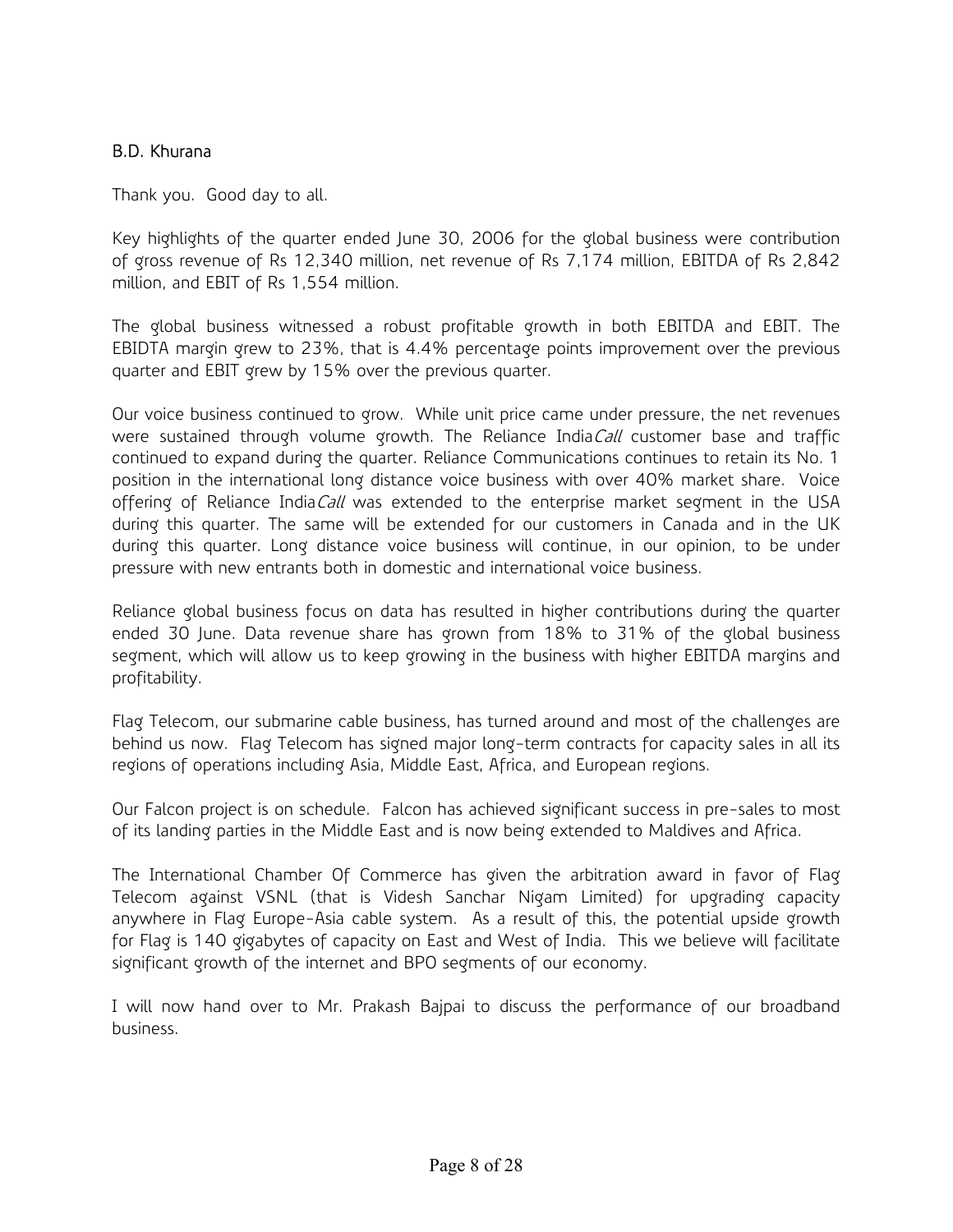## Prakash Bajpai

Thank you, Mr. Khurana, and hello everybody.

I am happy to report continued momentum in the growth of our broadband business in the first quarter of this year. As our Chairman mentioned, with a comprehensive portfolio of products and solutions in the space of voice, data network, and IT infrastructure services, we have already become the premier telecom partner to most of the top corporates in India.

During the various customer road shows we conducted for CIOs and senior telecom administrators, customers have appreciated the reliability and the pan India reach of our optical fiber based, IP centric, MPLS enabled network, which really allows us to create higher uptime for their enterprise applications, and also the flexibility and scalability aspects of our networking solutions.

Our revenue growth of 17% quarter-on-quarter comes on the back of strong growth in the subscriber base of 26%, as we added 66,000 access lines.

With a focused and structured account management for top pan India enterprises and SMB segment, we believe we are very well poised to continue to gain market share and expand our revenue with growing needs of businesses.

This increased share of spend on broadband applications and services is helping us to expand our margins which have made significant improvement of 46% over the previous quarter to an EBIDTA level of 39%.

We have also increased the pace for getting more and more buildings on our unique optical fiber metro ethernet network, and we added another 80,000 building in the top 30 cities. We plan to continue to add more buildings in the prime markets to serve the growing needs of our customers.

I will now hand it over back to Daniel.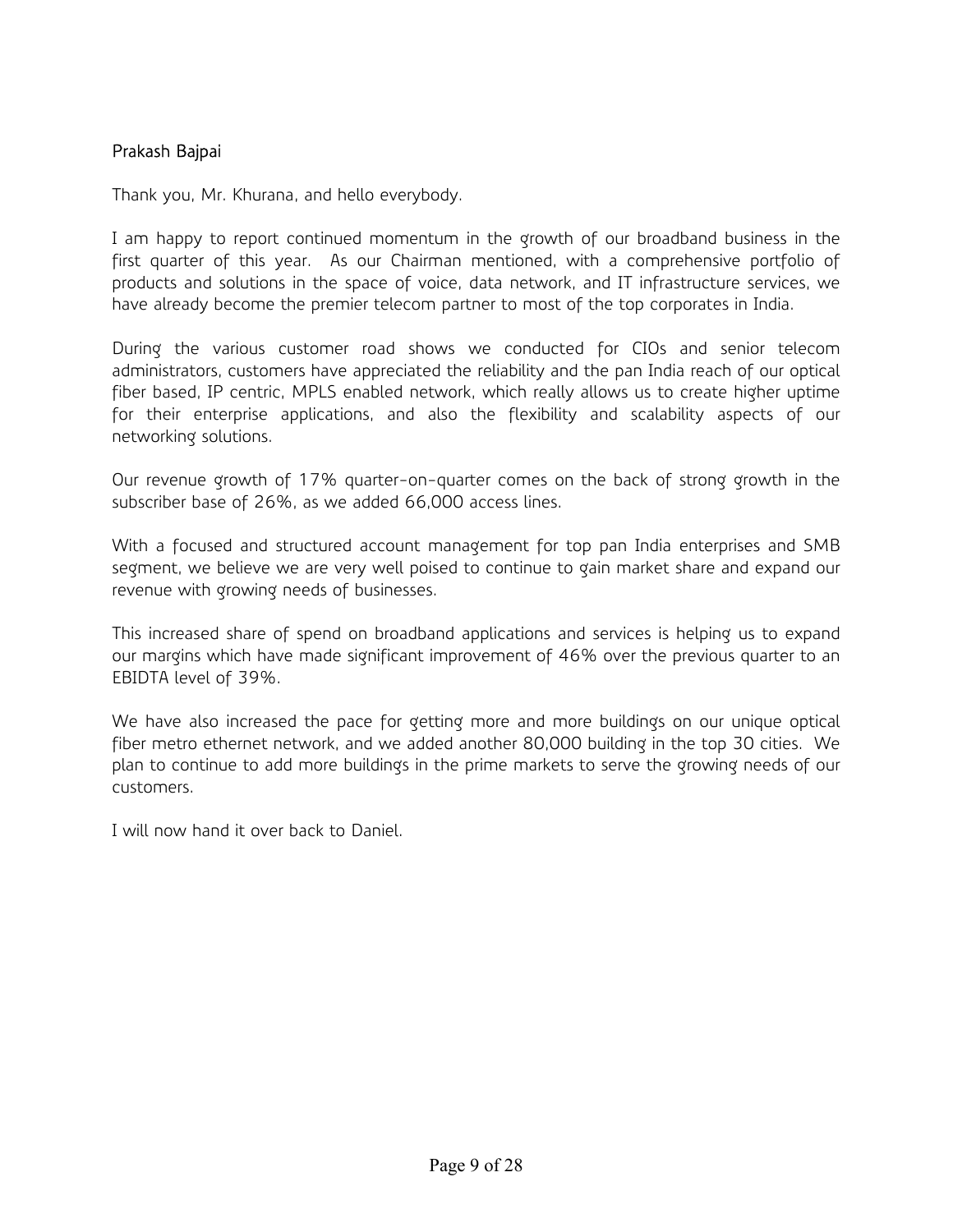#### Daniel Newman

Thank you, Prakash.

At this point in the call, we will open the floor to Q&A. I would suggest that, as we have the Chairman and the top management available today, you should focus your questions on strategy and business performance. Of course, the Investor Relations team and I will always be available and happy to respond to your follow-up questions on the financial statements and the operating metrics disclosed in our quarterly report.

#### **Moderator**

Thank you very much, sir. We will now begin the Q&A interactive session. At the moment, I would like to hand over the floor to Ayesha to conduct the Q&A session for participants at the Singapore bridge. Thank you and over to Ayesha.

#### Singapore Moderator

Thank you, Pratibha. We will now begin the Q&A session for participants connected to the Singapore bridge. Please press 01 to ask a question. The first question is from Mr. Sundeep Bihani of Lehman Brothers, Hong Kong.

#### Sundeep Bihani

Good evening, gentlemen, thank you for the call, and congratulations on a splendid set of results. I just have four questions. First is on your planned GSM roll out - any updates there, especially on capex spend for FY08 and what kind of target market share would you be looking at on your new GSM roll out?

Second, on the balance sheet, you have about US\$2 billion in gross cash - any plans for acquisitions or spending such high amounts of cash?

And my two other questions are for the divisional heads. Long distance margins have grown up pretty fast from almost 1% to 23% in five quarters - what kind of steady state margins should we be looking at? And in terms of broadband, any update on the retail broadband roll out from Mr. Bajpai?

Thank you very much.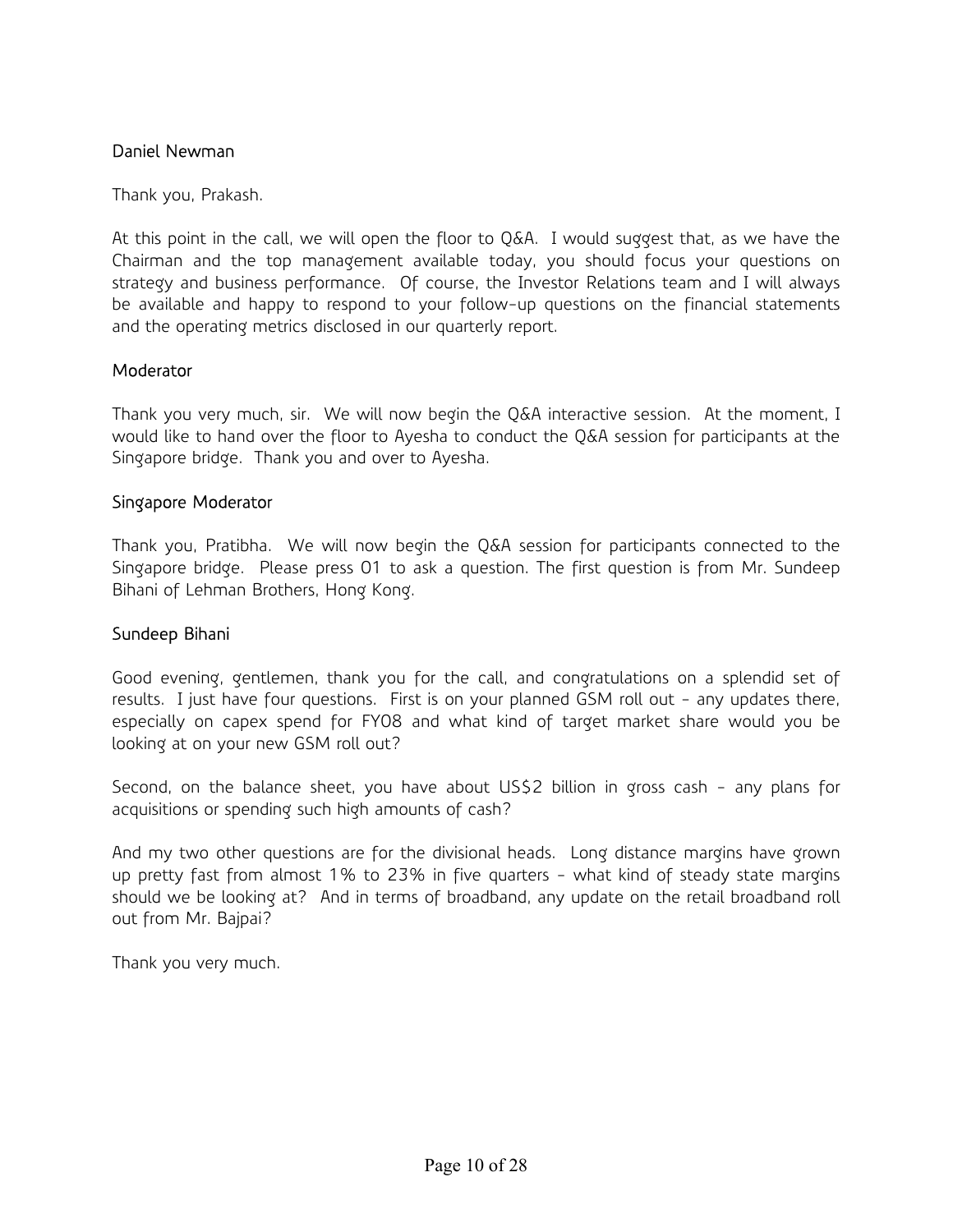## Anil Dhirubhai Ambani

I think, Sundeep, some very interesting questions. Let me just talk about GSM roll out and the capex, target market share, etc.

As most of you are familiar, post the reorganization, Reliance Telecom, which is our GSM company, is now a 100% subsidiary of Reliance Communications. We operate on both the platforms, CDMA and GSM, and we continue to grow and invest in both the platforms. In the specific circles that Reliance Telecom operates GSM services, we also have a unified access license under which we are operating CDMA services. So our plans are to continue growth on those platforms.

As far as the capex is concerned, the capex indications that I covered in the call at roughly the US\$ 1.4 billion number and just under US\$ 1 billion on the wireless side, is something that we will continue with as we look at the future.

Target market share: I think that we not only want to retain and maintain our market share in our various businesses, but we are focused really on more profitable growth and we would like to target share of EBIDTA in each of those market and each of those services, rather than just chasing market share. So that is your first set of questions, Sundeep.

As far as the US\$ 2 billion is concerned, I think that if you look at the momentum of growth of the past, and especially of the current year, and the opportunities in front of us as India moves over the next 4 to 5 years to support 500 million mobile customers, clearly Reliance will lead that journey into the future and whatever we require in terms of our capital spending will come from our cash flows and from our cash balances, so it will be money well used.

If I turn to your question on acquisitions. The Indian industry structure is pretty much cast in stone and I doubt there is likely to be any major movement in terms of the industry structure, so really there are no major opportunities of scale and magnitude that we can think of today which can consume a large part of our cash balance.

To come to the long distance question and the retail broadband question, let me get Mr. Khurana and Mr. Bajpai to take this.

### B.D. Khurana

Hi Sundeep, this is Khurana referring to your question on long distance increase in EBIDTA margins and the future we see in this. We shall continue to focus on increased share of our data business in our global business unit, and we believe that this will give us profitable growth. Flag already is contributing to a positive EBIDTA now, and Falcon will add to this journey to our growth and profitability. I will hand it over to Mr. Prakash Bajpai.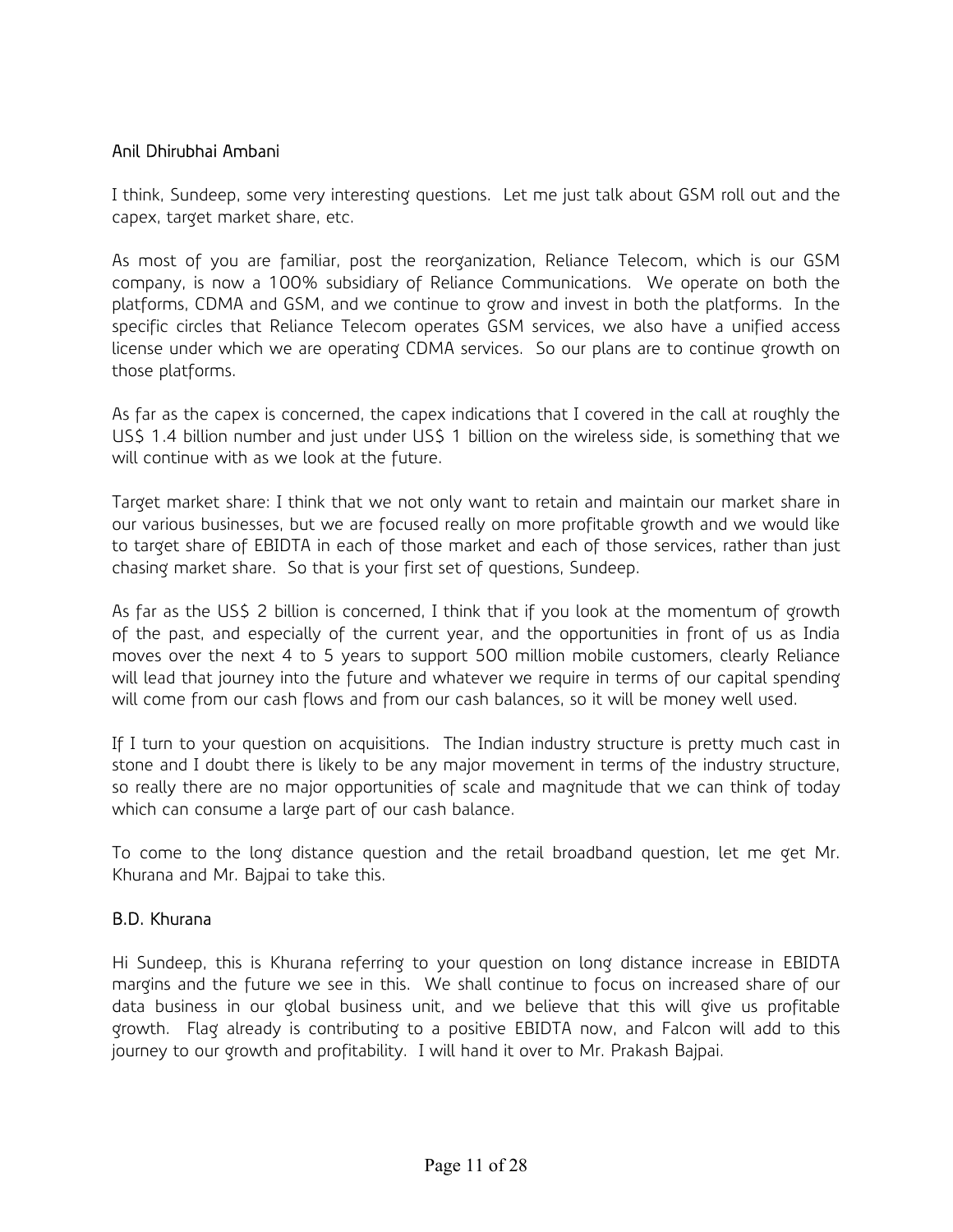#### Prakash Bajpai

The retail broadband question. First of all, we continue to remain focused on adding more buildings on our last mile optical fiber network in prime markets, and these prime markets are either business districts or residential areas. With optical ethernet connectivity, we are gradually getting ourselves into a unique position to serve all the needs of a digital home whether they are telephony applications, secure internet applications, telecommute applications or interactive IPTV applications. In the background, we continue to prepare for the IPTV ecosystem, the content management systems etc., which are needed for a largescale deployment of IPTV services. So there is a two track parallel effort if you will. We continue to add more and more buildings, which is what is needed for a large-scale retail broadband phenomenon and the second where we continue to prepare for the back end, which is needed for receptivity.

#### Anil Dhirubhai Ambani

So, Sundeep, I think you have got all your questions answered hopefully.

#### Sundeep Bihani

If I may ask a clarification, sir, it is relating to the GSM side. You talked about share of EBIDTA, so with the new GSM network what kind of incremental EBIDTA market share would you anticipate? Thank you.

#### Anil Dhirubhai Ambani

If you look at the margins today, we are talking about being in the 35 to 40% EBIDTA range depending on which operator, which markets, you are talking about, and I think those are healthy levels of EBIDTA margins, in that range, to forecast into the future.

Can we take the next question please?

#### **Moderator**

Ayesha, can we move to the next question.

#### Singapore Moderator

Yes, next we have Mr. Anand Ramachandran from CitiGroup, Hong Kong.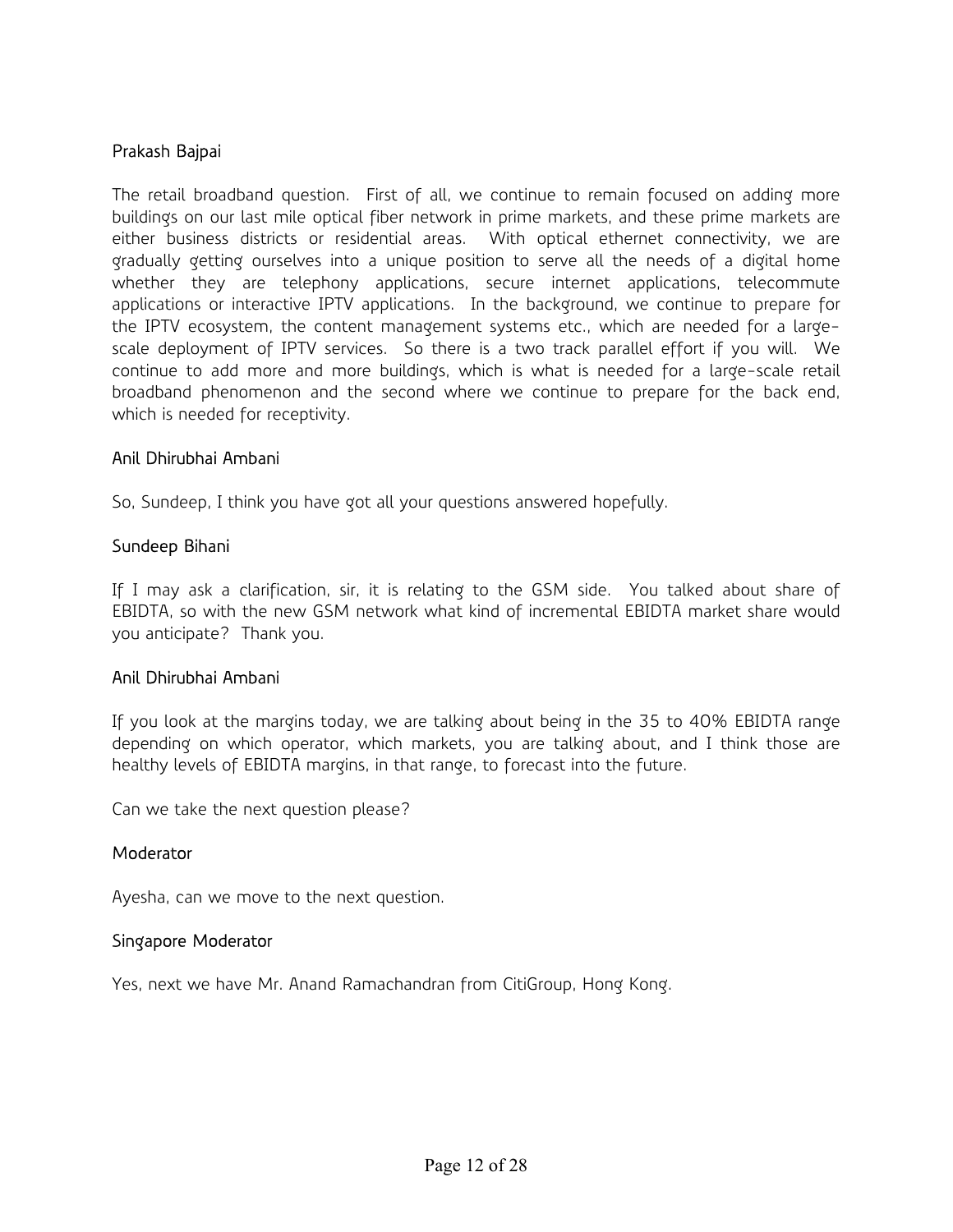# Anand Ramachandran

Yes hi, thank you so much for the call, and again congrats on a good set of numbers. Just a couple of questions. To continue with Sundeep's question on GSM, I was wondering if we could have a quick view of how many circles you have planned to spread the GSM footprint to may be over the next 6 months or may be over the next 1 year, what is included in the capex guidance you have given? That is question  $#1$ . Question  $#2$ , any acquisition thoughts or any, I guess, footprint expansion thoughts outside India for now? I did read in some press reports that you were looking to apply for the license in Sri Lanka. I am wondering whether there is any truth to that? Thank you.

#### Anil Dhirubhai Ambani

Let me take the easier question first in terms of acceleration outside India. Our Sri Lanka license, or any such reports that you see, are market development exercises. We like to prequalify for various opportunities, we like to run through the process to get a deeper understanding of these markets, and we are committed to create service revenues streams in each of our businesses into the future. So whether it is an opportunity in Sri Lanka or in some other geography where we think that we can bring service revenues and bring our expertise and experience of what we have achieved in India and share some learning with those markets, I think those are the types of opportunities that we will really look at.

Are we looking at buying Vodafone KK in Japan? The answer is no. So much for acquisitions into this space.

To talk about the circles in 6 months and 1 year. As you know, we are already operating in seven circles in GSM. Those capacities are being substantially expanded in all the seven circles. We have also applied for GSM spectrum in other circles in which we are operating CDMA services. There will be an ongoing process of discussions with the government in terms of how we will get allocated that spectrum and as an when there is clarity and there is a development that we need to keep our investors informed, I am sure you will be one of the first to know.

Move to the next question. Thank you.

#### Moderator

Ayesha, can we take the next question.

#### Singapore Moderator

Once again, participants to pose a question please press 01. Next, we have a question from Mr. Suresh Mahadevan from ABN Amro, Hong Kong.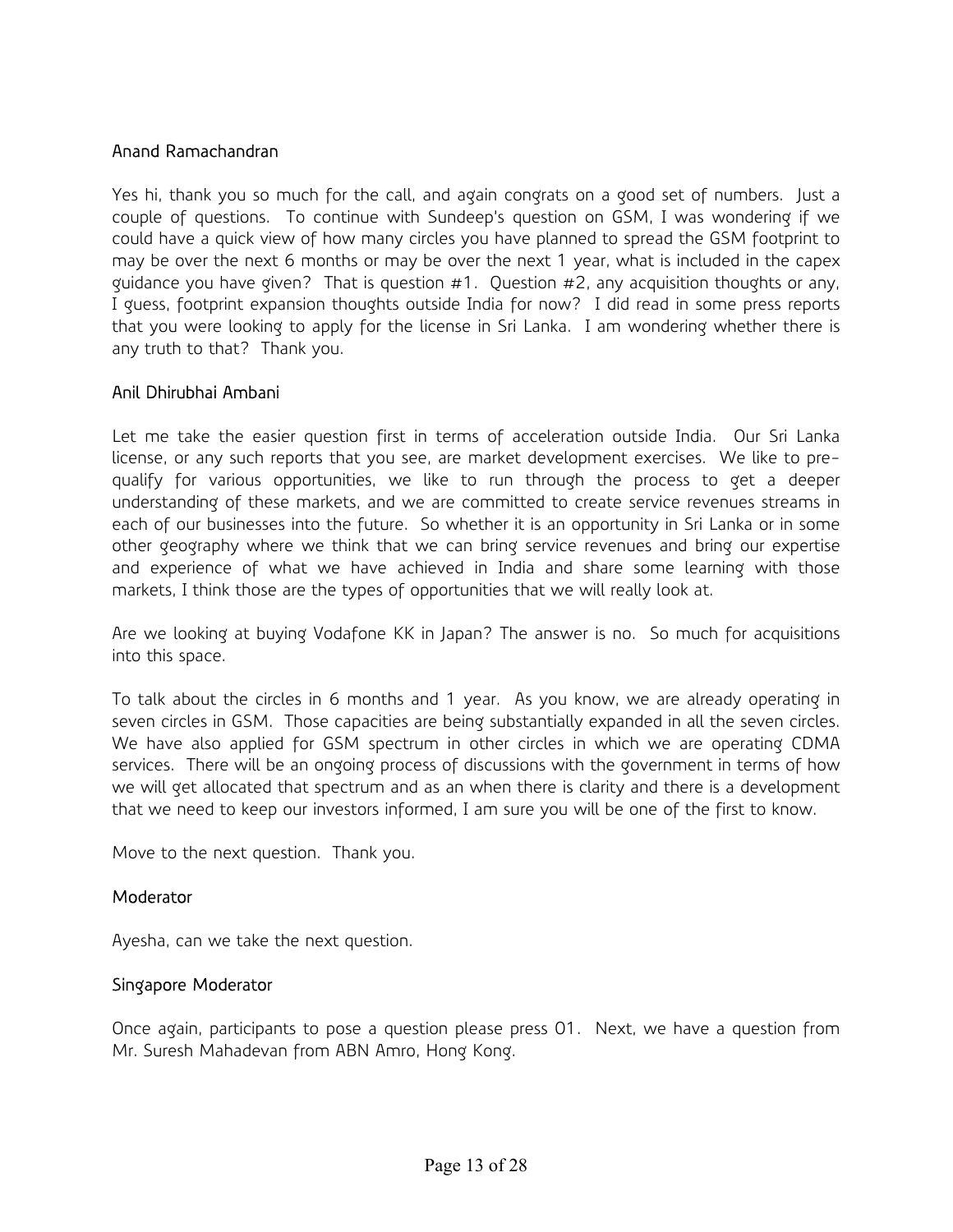### Suresh Mahadevan

Yes, good evening gentlemen, thanks a lot for the call and congrats on a good set of numbers. I had three questions.

Question #1 is: can you give us an update in terms of your efforts to improve the affordability of CDMA handsets? I know there has been a lot in the press about the royalties and I am sure the chipset prices are very different, so it would be great to get an update from you on that.

Second question is a very specific question on your accounting policy towards handset subsidies. I understand, correct me if I am wrong, but I understand it is clubbed under "Others", but I just wanted to understand how you are accounting for it. Are you expensing it completely in a quarterly period or are you amortizing it over the life time of the subscriber? That is question #2.

And question  $#3$  is: I wanted to get a sense from the business heads in terms of what the sustainable EBIDTA margins are, particularly for the global and broadband business. We have seen a fairly good up trend. I just wanted to get a sense of how sustainable or where are we plateauing out on this? Thanks a lot.

#### Anil Dhirubhai Ambani

Thank you, Suresh. First, let me thank you for your very quick update on our results yesterday, which came out in a matter of a few hours from the time we announced the results, so I am assuming that you did not have an advance copy of our results.

To move to your three questions, let me answer the easiest question first, which is your second question on accounting policy for handset subsidies.

We across all our businesses follow a conservative accounting policy, so whatever are the handsets subsidies are expensed and are passed through P&L. Also, when you see consolidated financial results, then that is fully reflected in the P&L statement as you really see. And just to further elaborate on our conservative accounting policy, I am sure you have heard about the ongoing discussions with the Department of Telecom in terms of subscriber verification. As and when the policy gets announced, whether 10% of the customer base will be verified or 30%, or 50%, or 100%, what we have done at a conservative level is provided close to US\$ 15 million in provisions for this full financial year so that, as and when policy is announced, we have provided as if we have to verify 100%. If it is lower, then there will be a credit, but there is unlikely to be a debit unless some changes occur in terms of how they want us to verify the customer. So just to give another example of our accounting policies on our conservative basis.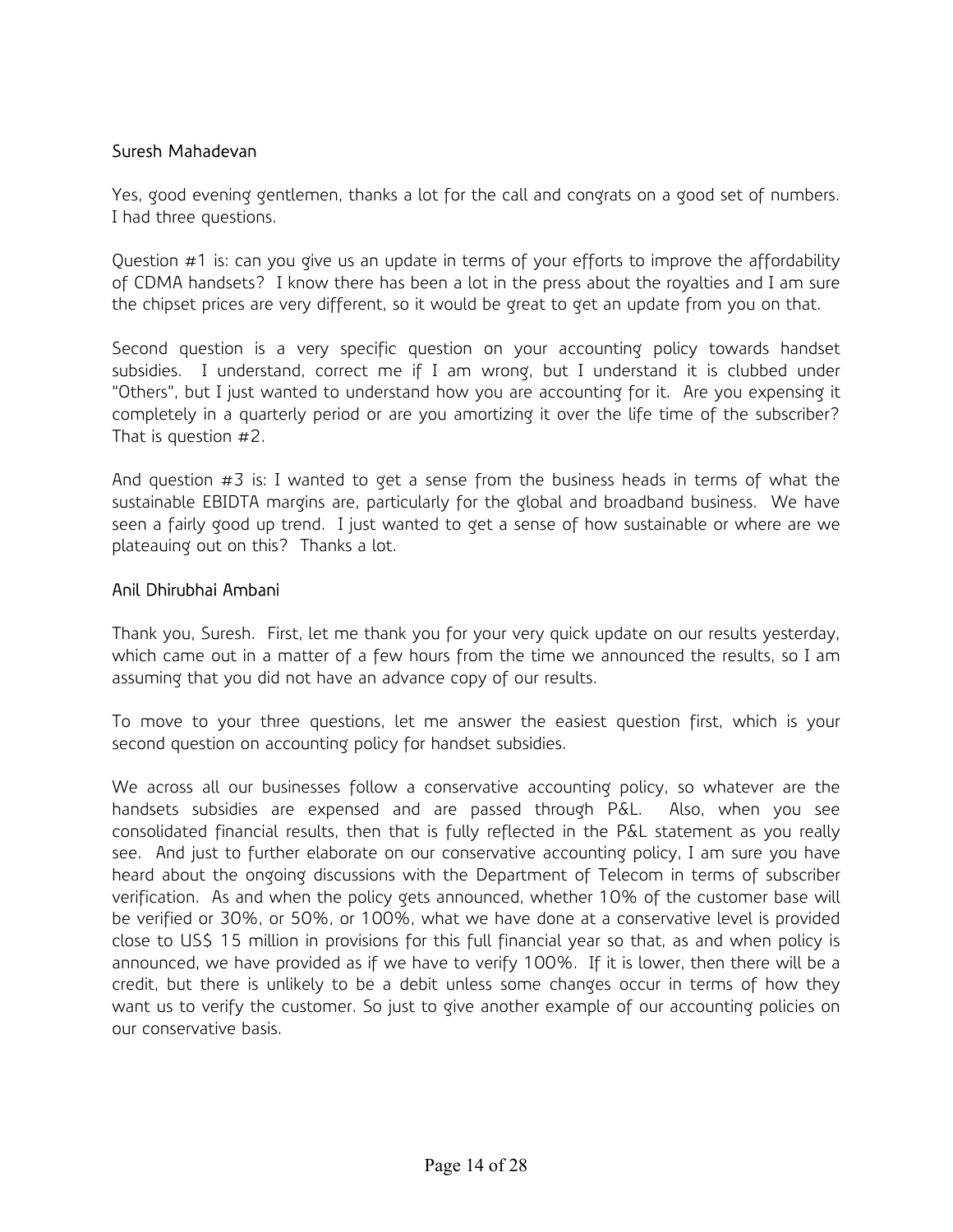To talk about the first question on improving affordability of CDMA handsets. Clearly, the CDMA handset ecosystem has got very major challenges and the Qualcomm approach in no way helps us to further bring down the affordability index for millions of customers in India. So Qualcomm continues to be a big challenge for us, whether it is in royalties, whether it is in chipsets, whether it is in their ability to deliver value and low cost solutions to millions of Indian customers. We are in discussions on a constant basis. This is not a new dialogue. This is a constant dialogue with Qualcomm after getting them to understand the realities of the Indian market, which is not the reality of operating in United States for example, and making them more aware of the challenges that we face and the work that they really have in front of them. So this is a long, winding journey and there are no quick fix solutions, and if there are quick fix solutions, all of them unfortunately are in the Qualcomm domain rather than in our domain. So that is really on the affordability of CDMA handsets. At the same time, I must add that we have now got many more vendors participating in our handset program and you will see increasing number of handsets available in India at various price points over the next 3 to 6 months and I would say primarily driven by a Reliance effort rather than an effort by anybody else.

I will move now to sustainable EBIDTA margins for global and broadband - Mr. Khurana and Mr. Bajpai.

# B.D. Khurana

Hi, Suresh. We believe that the EBIDTA margins, which we have achieved during the quarter, are not only sustainable, but there is a scope for improvement, which we will work on. Mr. Bajpai.

### Prakash Bajpai

Yes, I think for the broadband business, it is a facilities based business and one way to look at it is as a pipe for connectivity business, in which case really the fill factor determines the margin. But we also believe that this is not just a connectivity business. It is actually creating products, applications, and solutions, which is where the value gets created for the customer. We believe there is space in both these areas. So what we have achieved is on track, but I think there is further improvement possible.

### Anil Dhirubhai Ambani

In summary, Suresh, what both my colleagues are saying is the sustainability of the current EBIDTA uptick is really feasible. It will really depend on our customer relationships, our products and services, our quality, and our overall competitiveness to maintain that.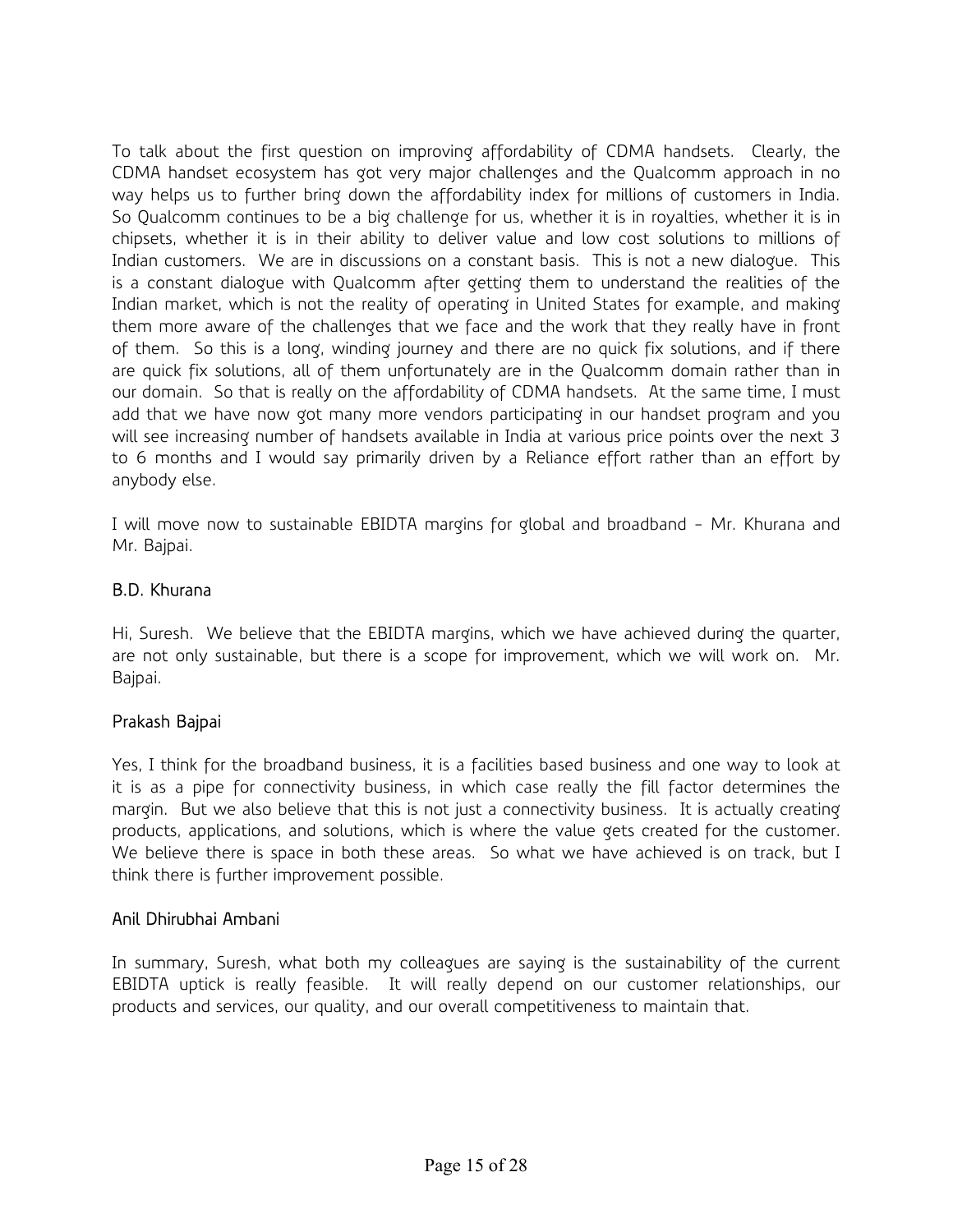# Suresh Mahadevan

Thanks a lot for answering my questions. Thank you very much.

#### Anil Dhirubhai Ambani

Thank you, Suresh. We will move to the next question.

#### Singapore Moderator

At this moment, there are no further questions from participants at the Singapore bridge. I would like to hand over the proceedings to USA.

#### USA Moderator

Thank you very much. At this time international participants may press \*1 if they would like to ask a question. On pressing \*1, participants will get a chance to present their questions on a first-in-line basis. Your first question comes from Vivek Duggal of Credit Suisse, London. Vivek, your line is open.

### Vivek Duggal

Hello there, this is Vivek Duggal from Credit Suisse. Very quickly, I have two questions:

Firstly, what is the confidence that you have that you would be receiving the additional spectrum from the regulators for GSM?

And secondly, giving that dual technology strategy, both for CDMA and GSM, has never seemed to work globally or there is no track record that a dual strategy for an operator has worked previously, what confidence do you have that you would be able to succeed in that?

#### Anil Dhirubhai Ambani

Lets take your second question first. For the record, we are operating in seven circles on a full dual network, both GSM and CDMA, and, to put that in to perspective, we have roughly 2 million customers on GSM and we have roughly 2 million customers on CDMA. So this is live and kicking, operating not for 2 months or 3 months, but for a few years together, so we are perhaps the only operator in the world who has successfully deployed both the technologies, operated them, and served customers, and created customer experiences to create value for all stakeholders. So this is something that we are already doing.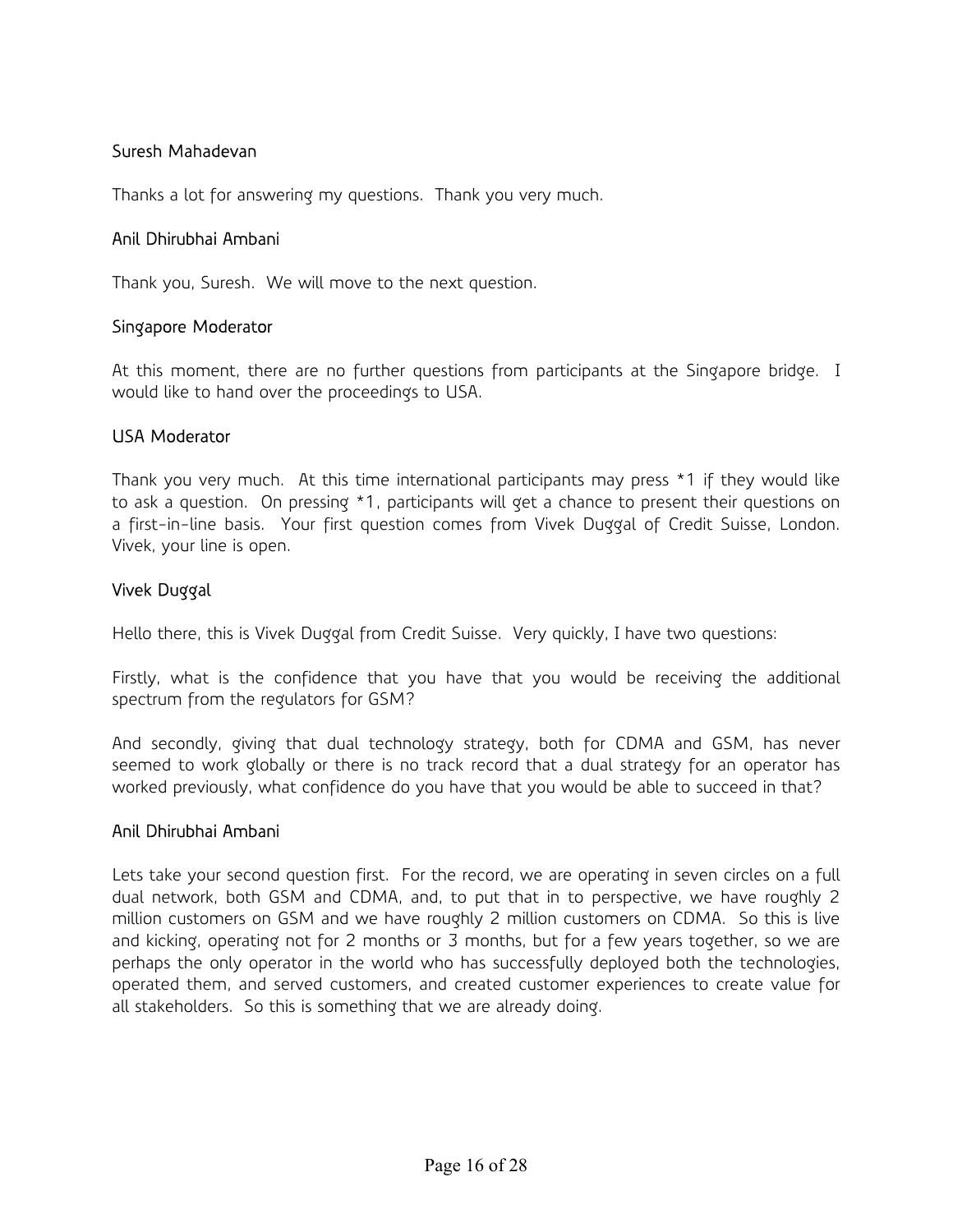Your first question is confidence in obtaining GSM spectrum. I think what you need to look at is that in India we are one of the first countries in the world to go to a unified access service license. Our licenses are technology neutral. The government will work towards whichever technology platform that operator wants and they really, really do. So today, we have other operators in India, and I will not name others, who are also operating in select circles CDMA and GSM both. We believe based on our discussions that we have had, and the responses that have been publicly aired by the Department of Telecom, that there is a very good chance that we will be able to get GSM spectrum. As you know, spectrum is allocated on a subscriber growth basis and the customer numbers are visible to people in terms of eligibility for spectrum. I think that all participants, whether it is Reliance or anybody else who is potentially thinking of having an enhanced focus towards GSM, will be governed by the same policy framework. So that in substance is really our own view in terms of GSM spectrum and operating dual technology.

# Vivek Duggal

Right, thank you very much for your answers, and just one quick follow up, and this is to do with the fact that something like 75% of all net adds that are coming in India at this point are coming from GSM. Given the fact that you are moving into GSM, would it be fair to suppose that going forth in the longer term you might actually transition to be a GSM-only operator?

#### Anil Dhirubhai Ambani

I think it will be too premature to talk about where we will end up in 2010. As we look at the customer growth lets say in the month of June where we had more than a million net adds. We are here to serve customers, we are here to see that we provide the best service and quality. All the work that we have done till now with our customers shows that customers are neutral towards technology platforms. They choose the service provider on our quality of service, our coverage, our reach, our tariffs – that is what they really choose. We will move to the next question.

### Vivek Duggal

That is very useful. Thank you very much.

### Anil Dhirubhai Ambani

Thank you. Shall we move to the next question please?

#### USA Moderator

Your next question comes from Eashwar Krishnan with Lone Pine Capital in London.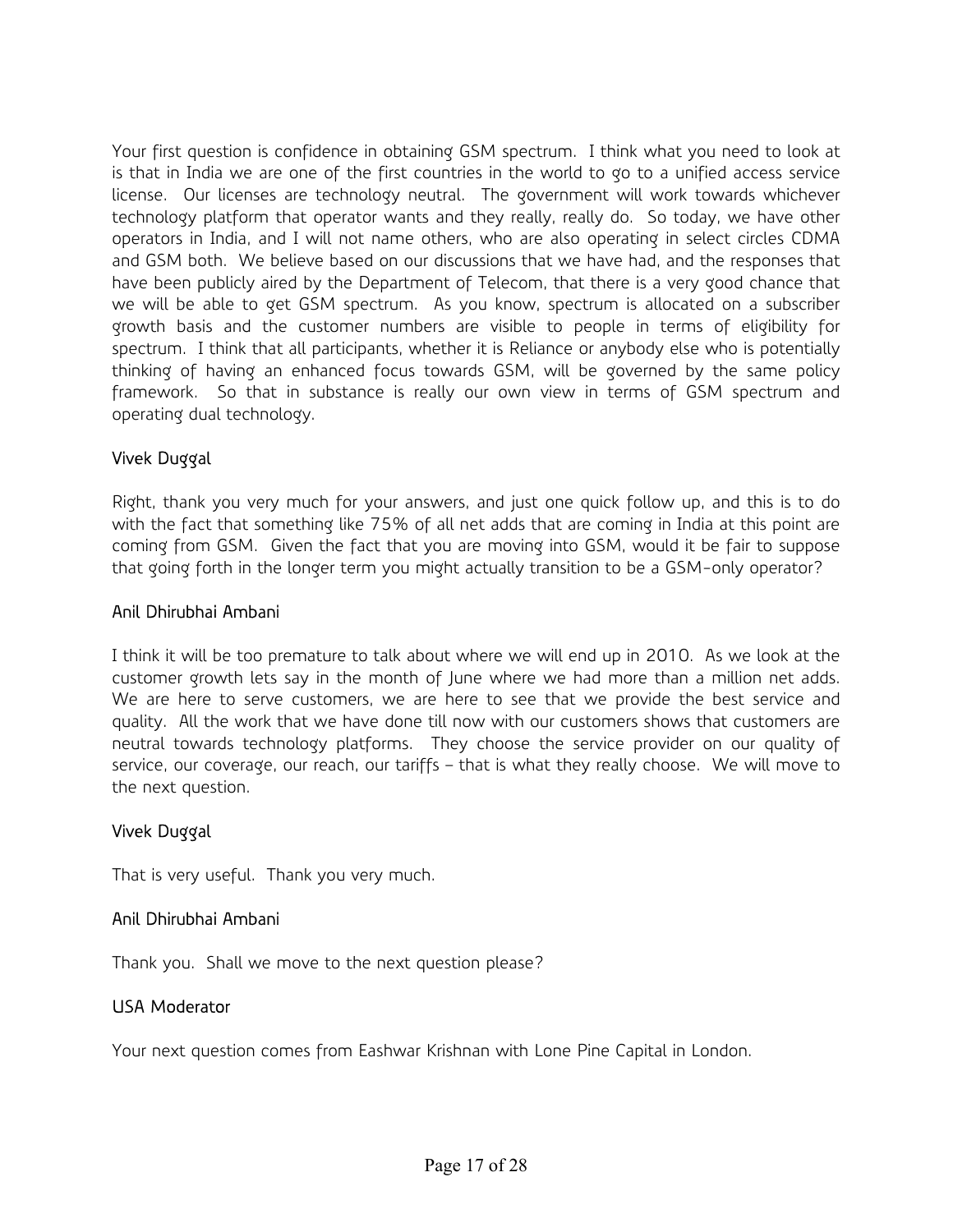## Eashwar Krishnan

Yes, I have two questions as well, which are also follow on from many of the questions that you have received today.

Firstly, with regard to the CDMA technology platform, it has obviously also allowed you to post significantly lower than industry churn and the profitability now is certainly comparable to that of GSM operators. I am curious as you potentially roll out GSM more aggressively, what does this do to your tariffing strategy because Reliance has clearly enjoyed significantly greater spectral efficiency that has allowed you to be much more aggressive on tariffs and it also reflects in the minutes of use on your network. Does this mean that you are also going to have a dual tariff structure with regard to GSM and CDMA, so if I am a customer I can choose GSM at a certain tariff rate card or CDMA with a different tariff card?

And secondly, if you could give us a rough sense of how you see your net adds breaking out between GSM and CDMA going forward, that will be helpful. Thank you.

### Anil Dhirubhai Ambani

I think that as far as the net adds are concerned, our GSM business is a very small portion as of today relative to CDMA business, so I would say that 90% plus of net adds coming from CDMA, compared to GSM, just goes back to the capacity that we have on GSM versus CDMA.

As far as the lower churn is concerned and a dual tariff strategy is concerned, there are national schemes on tariffs, but there are also circle wise schemes and there are zone wise schemes. This is to do with the competitive landscape; it is not to do with GSM or CDMA. It is also a function of our network capacity. It is a function of what type of devices we are selling. It is a function of what type of customers we are selling to - is he a corporate customer, is he a small medium enterprise customer, is he a retail customer? It really depends. So I do not think that we stack up a tariff card and say this is a GSM tariff card and this is a CDMA tariff card. The customers have the full choice of all service providers and I do not think that they go into a service provider and say "is this tariff for GSM or for CDMA?", at least this is not what we have experienced. So I think that as long as we are technology neutral in the minds of our customers, which is what has been depicted and displayed over the last many, many years, we are going to be OK. Clearly, what the GSM companies are realizing from the Reliance experience is how do we bundle handsets with that effect, and those are successes that naturally we will take into any new business that we are going into wherever applicable. Thank you Eashwar, any further question or we will move to the next question.

### USA Moderator

At this moment, there are no further questions from participants outside India. I would like to hand over the proceedings back to the moderator.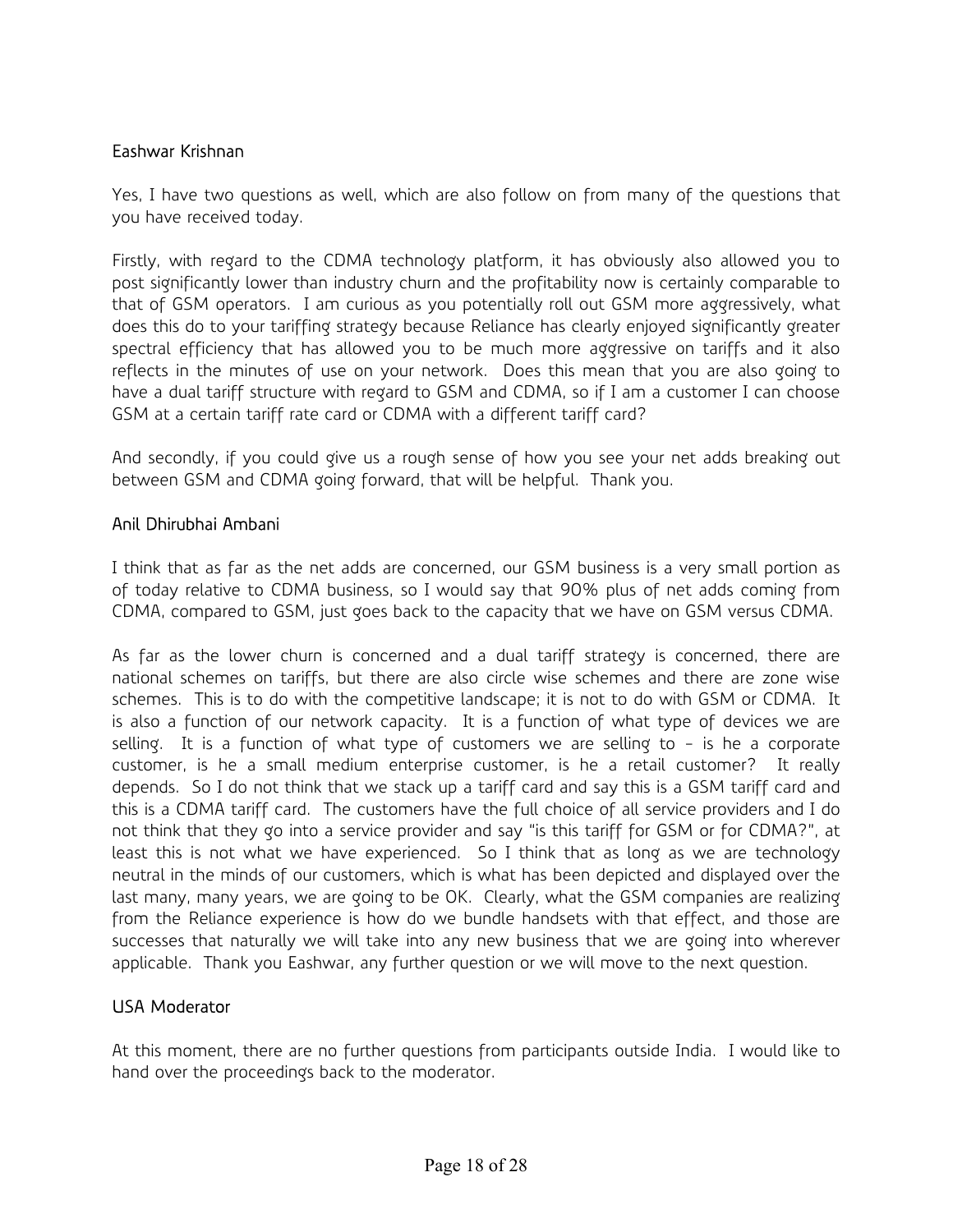# Anil Dhirubhai Ambani

Take questions from India.

#### **Moderator**

Sure, sir. We will begin the Q&A interactive session for participants in India. Participants who wish to ask questions may please press \*1 on your telephone keypad. On pressing \*1, participants will get a chance to present questions on a first-in-line basis. Participants are requested to kindly use only handsets while asking a question. To ask a question please press \*1 now. First-in-line we have a question from Mr. Vinay Jaising of Morgan Stanley.

#### Vinay Jaising

Thank you very much, thanks for the great disclosures and congratulations on a good set of numbers. I have a few questions: firstly, if you could share with us your experience in the East of India wherein you have both GSM and CDMA, just from the perspective of how do you sell it to the consumer, you have Web Worlds and the FMCG route, for GSM and CDMA, so that would give us possibly a clue as to how it is neutral for a consumer?

The second question is tax rate. Your tax rate effectively has been around 5% this quarter, well below the MAT level, any future visibility on the same?

The third question is: are these numbers consolidating all the telecom earnings, which also includes Flag?

The last question comes on inter division revenues. The inter division revenues as a percentage of total revenues have gone down by about 250 - 300 basis points. I believe traffic has increased in your network. This does not make sense to me. Can you throw some light on that as well? Thank you.

#### Anil Dhirubhai Ambani

Thank you, Vinay. First of all, for the participants who have joined us from India and have been waiting for quite some time, we will extend the call to roughly 6:15, so you will have enough time for your Q&A. Let me go into Vinay's questions and talk about the simpler first.

Is everything consolidated? The answer is yes.

What sort of tax rates should we really use? I would urge you to be conservative and use the MAT rates as the tax rate, because then anything below that is only better for us, so that is second and the third question.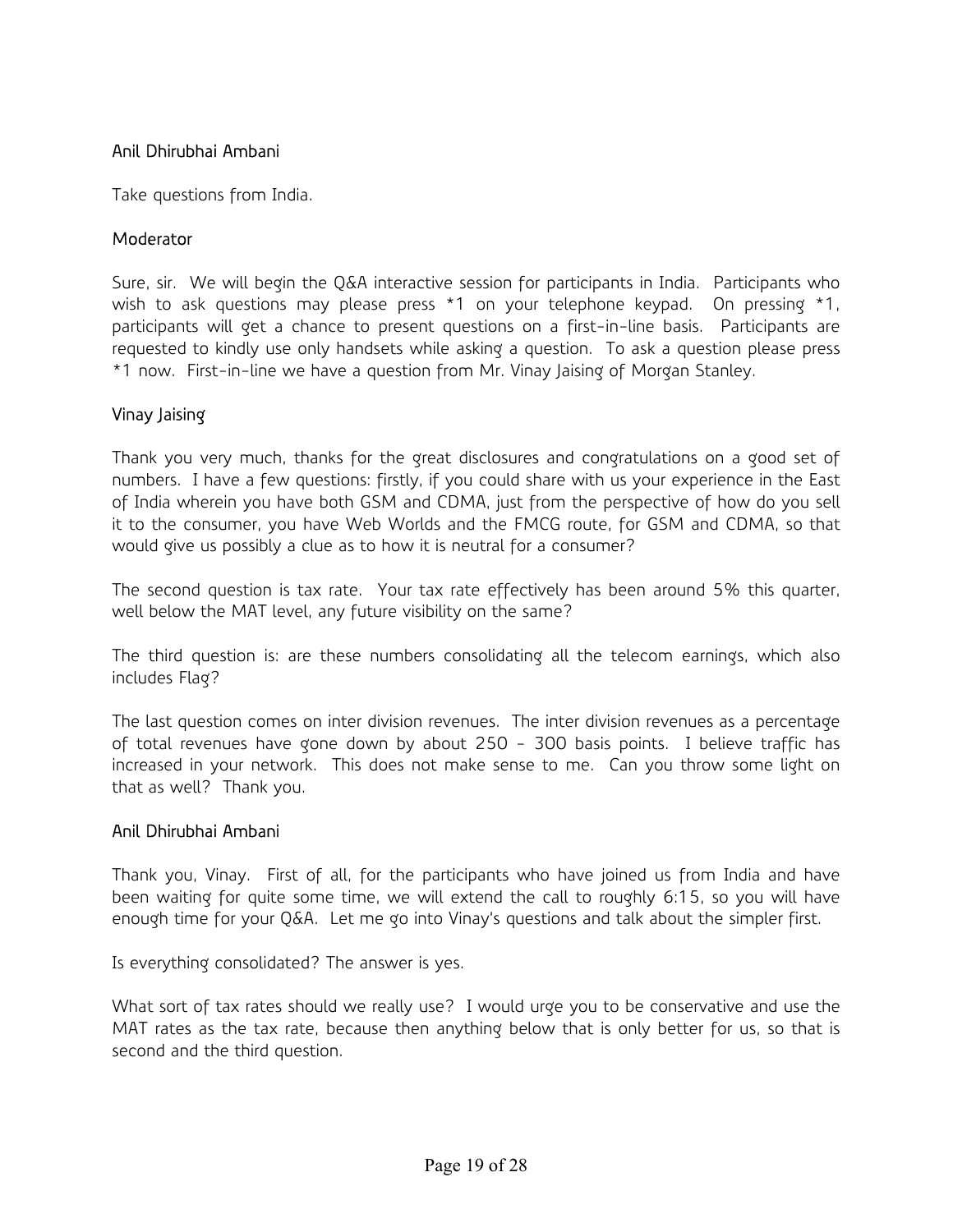To your first question on experience in GSM and CDMA overlap and how do you market? The seven circles where we sell GSM and CDMA both, we sell one under the Reliance Mobile brand name, which is our CDMA service, and the second one we sell under the Reliance Smart Mobile brand, which is our GSM service. In our experience, customers walk into our store and say that we want a Reliance phone, or we want a Reliance SIM card, or we want a Reliance service. I do not think that they have yet come back to us and said we want GSM or we want CDMA, but they are going to come back to us and say we want your new offering, which is an 1,800 rupee product, we want your color handset, so on and so forth. I have said this earlier, and I will repeat it again, that in our GSM and CDMA circles, where we operate in seven circles, we have roughly 2 million subscribers on GSM and roughly 2 million subscribers on CDMA.

To the last question on inter divisional revenues, Daniel, you want to comment.

### Daniel Newman

The primary contributory factor for having lower inter divisional revenues is because the long distance carriage charge, which is paid by wireless and broadband to the global division, was reduced in line with the reduction in carriage charges in the open market for wholesale customers. As you know, we always conduct internal transaction in line with open market rates for comparable types of customer relationships.

### Anil Dhirubhai Ambani

Thank you Vinay, any further questions, or we will move to the next question.

### **Moderator**

Thank you very much, sir. Next-in-line we have a question from Mr. Rahul Singh of CitiGroup.

### Rahul Singh

Thank you, sir. I have two questions. Firstly, in the wireless business how do your explain the increase quarter-on-quarter in subsidies, especially when the net additions, even if we adjust for the increase in churn, the gross additions also does not seem to be great. So I just want to get a sense of how do you plan to use subsidies as a tool to retain the market share or increase the market share. That is #1.

#2 on the current liabilities, again we see a lot of increase in current liabilities and a significant portion of cash flows coming in from the change in working capital, so I just wanted to get a sense whether you have booked any pre-sales from Falcon as part of revenues or what exactly is driving that?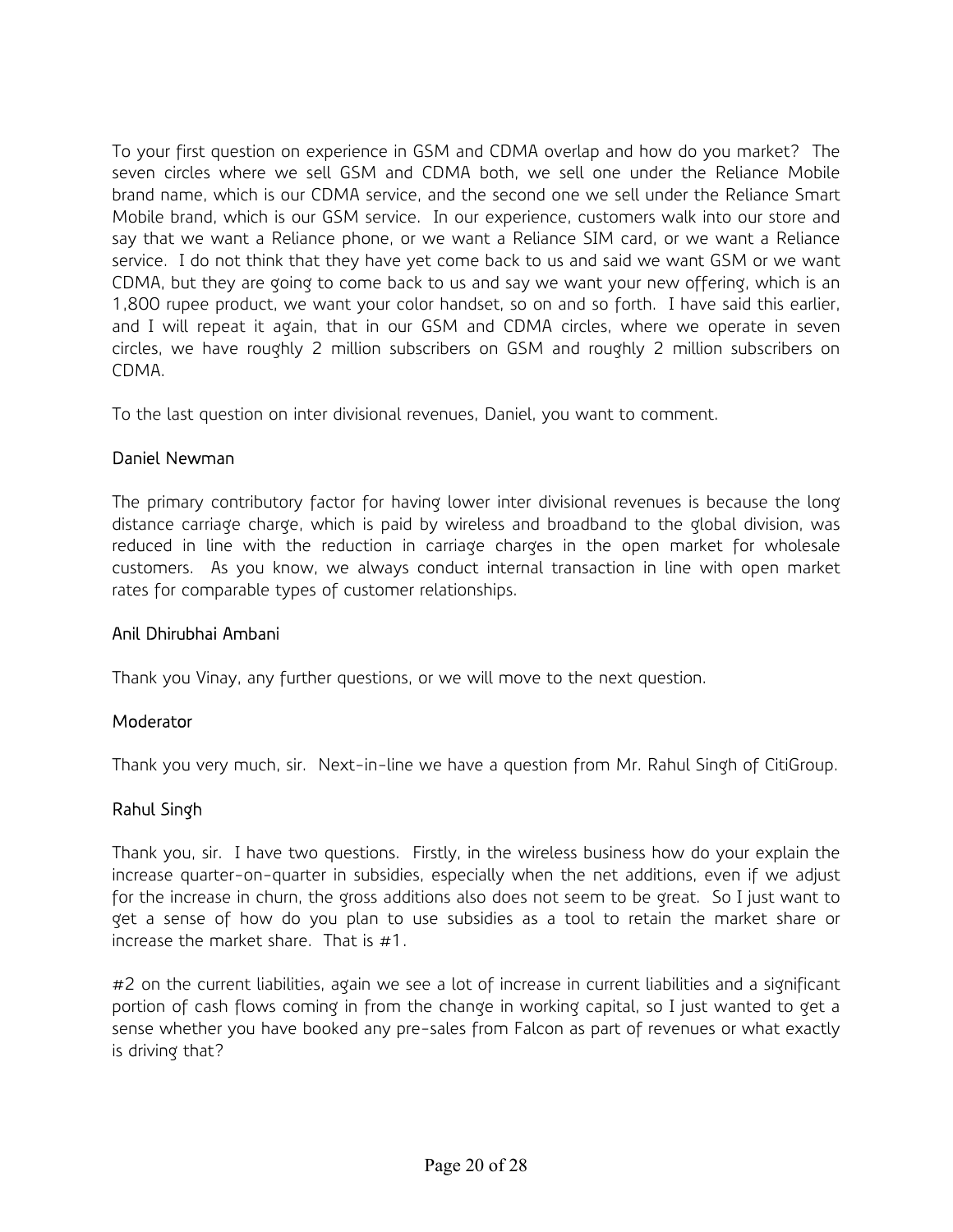# Anil Dhirubhai Ambani

OK, thank you, Rahul. Let me get Prakash to answer the first question on subsidies and what is our overall approach to subsidies.

# S.P. Shukla

Thank you, Rahul. The general direction we take on subsidies is we must leverage the capacity which we have available. So we take a circle by circle approach, and not a national approach, so in the circles where we have extra capacity available we leverage the free minutes, which are perishable otherwise, to get our customers in. This is our overall direction. Talking about the quarter, which you asked the question, for competitive reasons I cannot give you the number, but general direction, is that even in this quarter we had excellent gross additions. Due to tariff rebalancing exercise that we took, and results of that are obvious when you look at our revenue per minute, which has improved significantly from 71 paise per minute to 77 paise per minute, you will understand that we did capping of various tariffs plans where we restricted the minutes. So we had slight increase in churn, but our gross adds continued to be strong, our subscriber acquisitions remained strong in the quarter. That was a one-time effect, which we did to improve further the profitability of our existing customers that is reflecting in the question you asked.

#### Anil Dhirubhai Ambani

Just to supplement what Prakash said, I think that whether you give cash subsidy or a minute subsidy, this is no longer now visible to us only in our business. We are now seeing this as a technique being used by every GSM operator, every large GSM operator in India, who is now learning from what Reliance has achieved and done in the last quarter. Daniel, you want to comment on the increase in the current liability side?

#### Daniel Newman

Yes. There are two factors. First, the accounting policy for recognizing revenue earned on lifetime incoming plans is to defer that revenue over at least 48 months, so clearly as we have new subscribers choosing that particular scheme, that will increase the current liabilities. And secondly, as you rightly identified, there was also recognition of pre-sales on Falcon.

#### Anil Dhirubhai Ambani

So those were, Rahul, the two primary reasons for the increase in current liabilities.

### Rahul Singh

OK. So one follow up: was there a one off impact from the costs of repositioning of the brand in the quarter?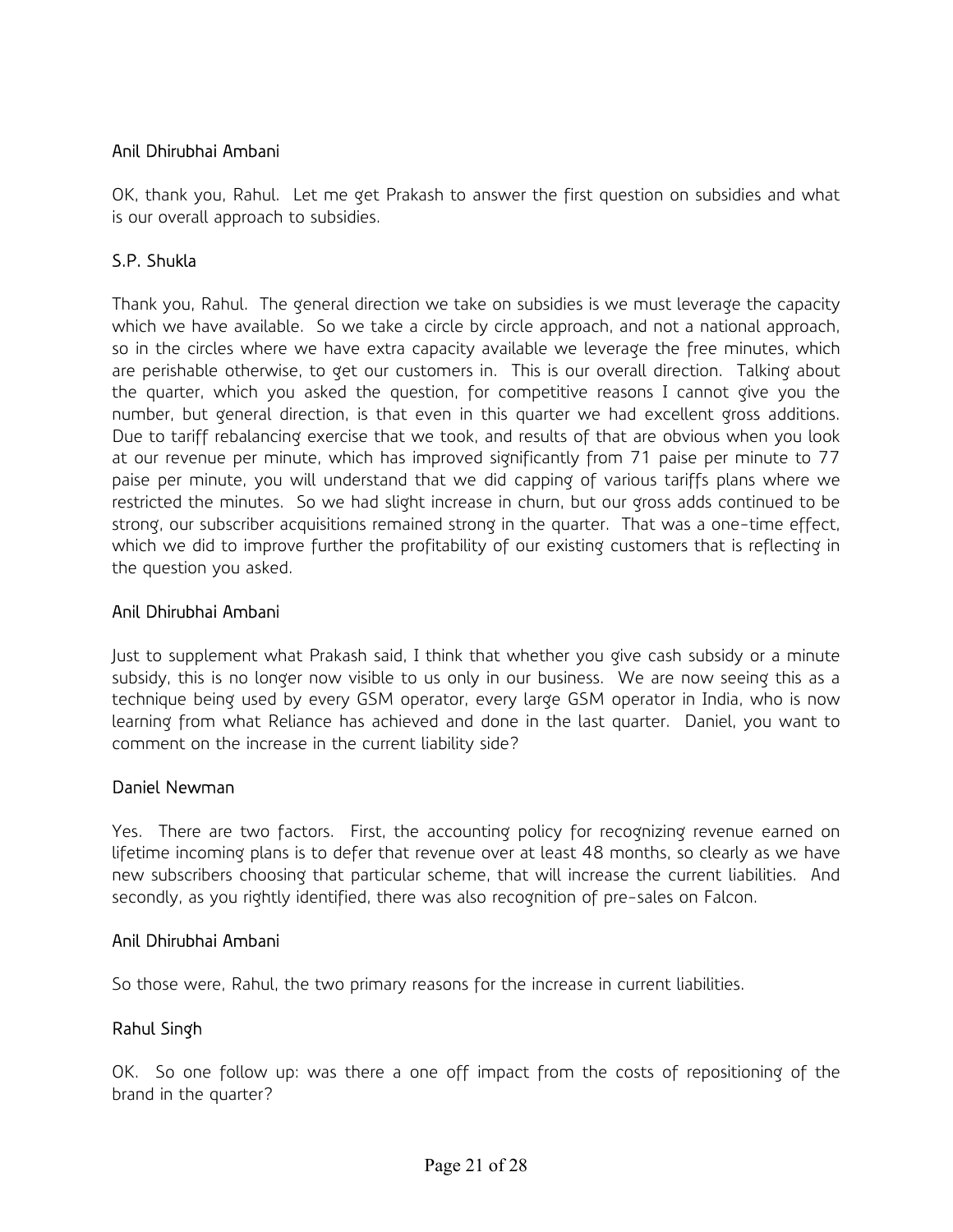#### Daniel Newman

Nothing significant, Rahul. Clearly, from quarter-to-quarter, corporate marketing expenses may vary, but I would not call it a one-off effect similar to what you may have seen with other operators.

#### Rahul Singh

OK, thanks.

#### Anil Dhirubhai Ambani

Thank you. Move to the next question please.

#### **Moderator**

Sure, sir. The next question comes from the line of Mr. Anirudh Joshi with StratCap Securities.

#### Anirudh Joshi

Hi, congratulations on a good set of numbers. I just have one doubt concerning GSM network and CDMA network. CDMA is, I guess, more capital intensive. I have seen Q1 FY06 revenues and EBIDTA and Q1 FY07 revenues and EBIDTA. The revenue and EBIDTA absolute number have almost increased by similar amount that is Rs 1,000 crores, so I just want to know if we continue with our CDMA network whether we will have 100% or lets say 85% of revenues going down to EBIDTA level, which is not the case of GSM players. Some of the GSM players are having continuous EBIDTA margin of only 35%.

#### Anil Dhirubhai Ambani

OK, Anirudh. This is a little more detailed question. Can I request you to touch base off line and I will get Daniel to call you and answer your specific question in detail. Is that OK with you?

#### Anirudh Joshi

OK, sir.

### Anil Dhirubhai Ambani

Thank you. Shall we move to the next question please?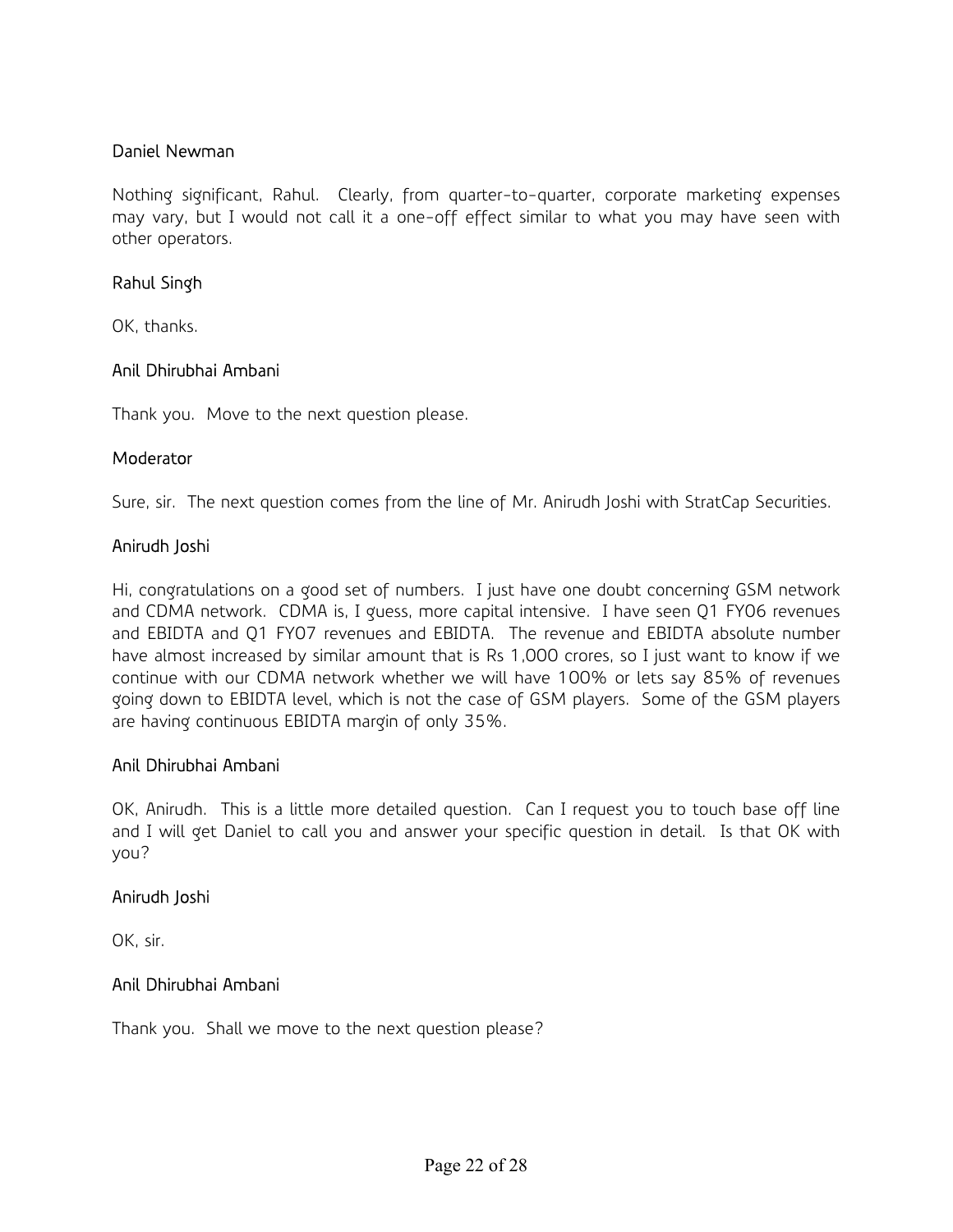### **Moderator**

Sure, sir. Next-in-line, we have Mr. Srinivas Rao from Enam Securities.

#### Srinivas Rao

Hi, congratulations on a good set of numbers. I have one question on the global business. Reliance has had a couple of significant deal wins in the last quarter and the Deutsche Telekom deal win that we heard about some time back. Because that market is extremely competitive, I just wanted to understand what was the EBIDTA impact of that. Secondly, regarding the arbitration against VSNL that Reliance has won, there have been press reports of Reliance putting in a damages claim arising from the judgment of the tribunal. What is the status of that?

### B.D. Khurana

OK. I am Khurana responding to your question. Our existing capacity of FEA cable system is 20 gigabytes and, with this upgrade possible now, it will move to 160 gigabytes, so there will be additional capacity available of 140 gigabytes for East and West of India. Regarding the award which we have got, we are implementing this and, as soon as we are able to upgrade, this capacity will be made available. We have already starting moving in this direction. You had another question on our major deals with Deutsche Telecom and China Netcom and others, although they are competitive, they still add positively to the EBITDA.

### Anil Dhirubhai Ambani

Thank you. Can we move to the next question?

#### Moderator

Thank you very much, sir. Next-in-line we have a question from Mr. Vikram of Birla Sunlife.

#### Vikram

Hello, I just had to check one thing on the other expenses. You had mentioned that some part of this is foreign exchange adjustment and some is unallocated corporate expenses. Can I get a detail breakdown of that?

#### Daniel Newman

We are not going to give that level of detail, as we have already given a considerable amount of detail.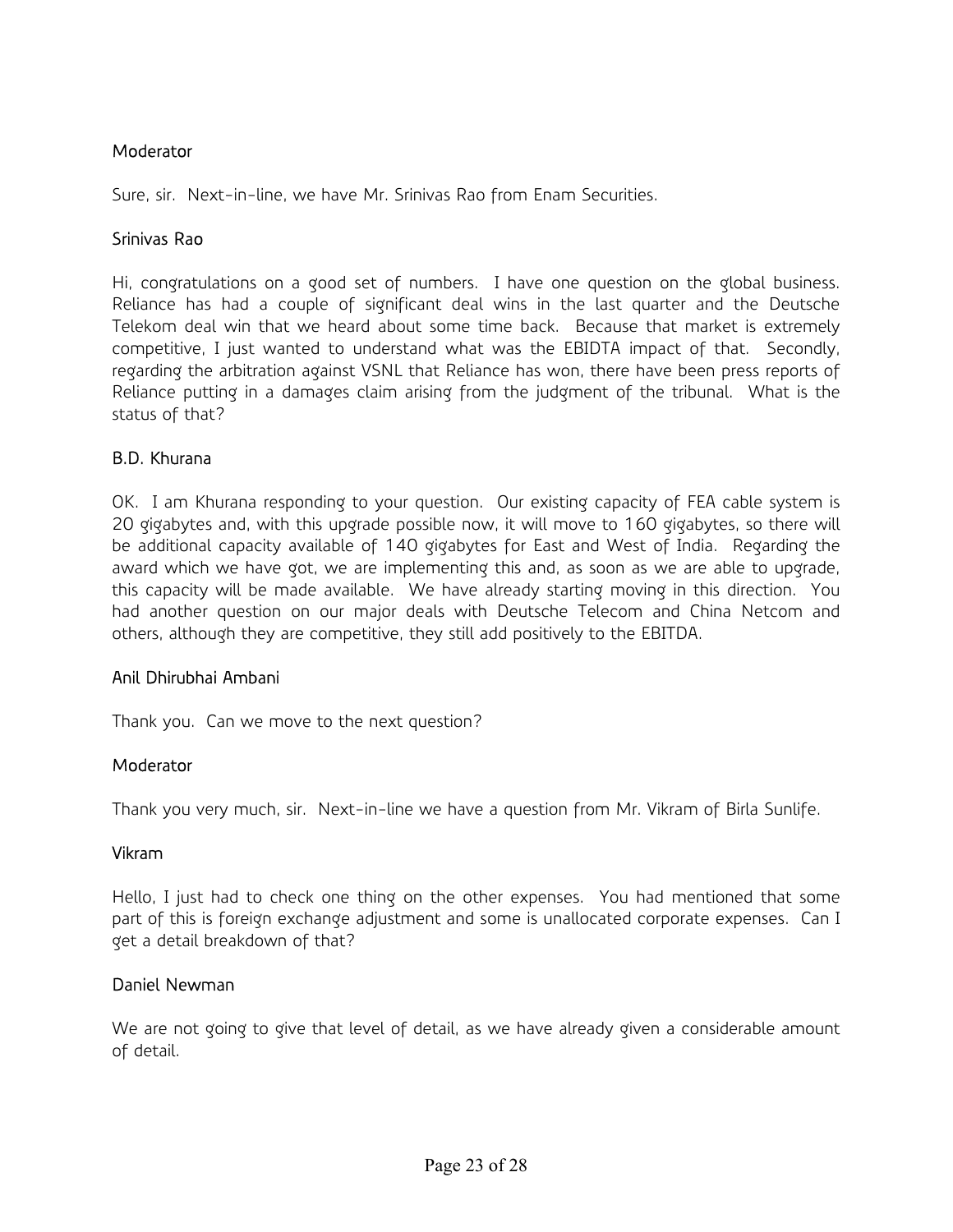# Vikram

Thank you.

# Anil Dhirubhai Ambani

Thank you. Can we move to the next question please.

### Vikram

Next question I have is your global EBIDTA margin has shown a very good improvement from 18% to 23%. Is this trend sustainable and what is the main reason behind growth in the EBIDTA margin of global?

### Anil Dhirubhai Ambani

OK, I am going to pass it onto Mr. Khurana.

### B.D. Khurana

I think the major contributor is, as we have said, the increase in our data business which gives higher EBIDTA margins. The share of global revenue from data has grown from 18% to 31%. And secondly, the contribution of positive EBIDTA coming from Flag because all the challenges we had in the past are behind us now on Flag.

### Vikram

So you still think there is a lot of chance of improvement because it is still lower than the global numbers like you know you may go up to 26 to 27%, so is this opportunity still for you to grow the numbers?

### B.D. Khurana

Well we will keep working towards this and that is our intent.

### Vikram

OK, thanks a lot.

### Anil Dhirubhai Ambani

Can we move to the next question please?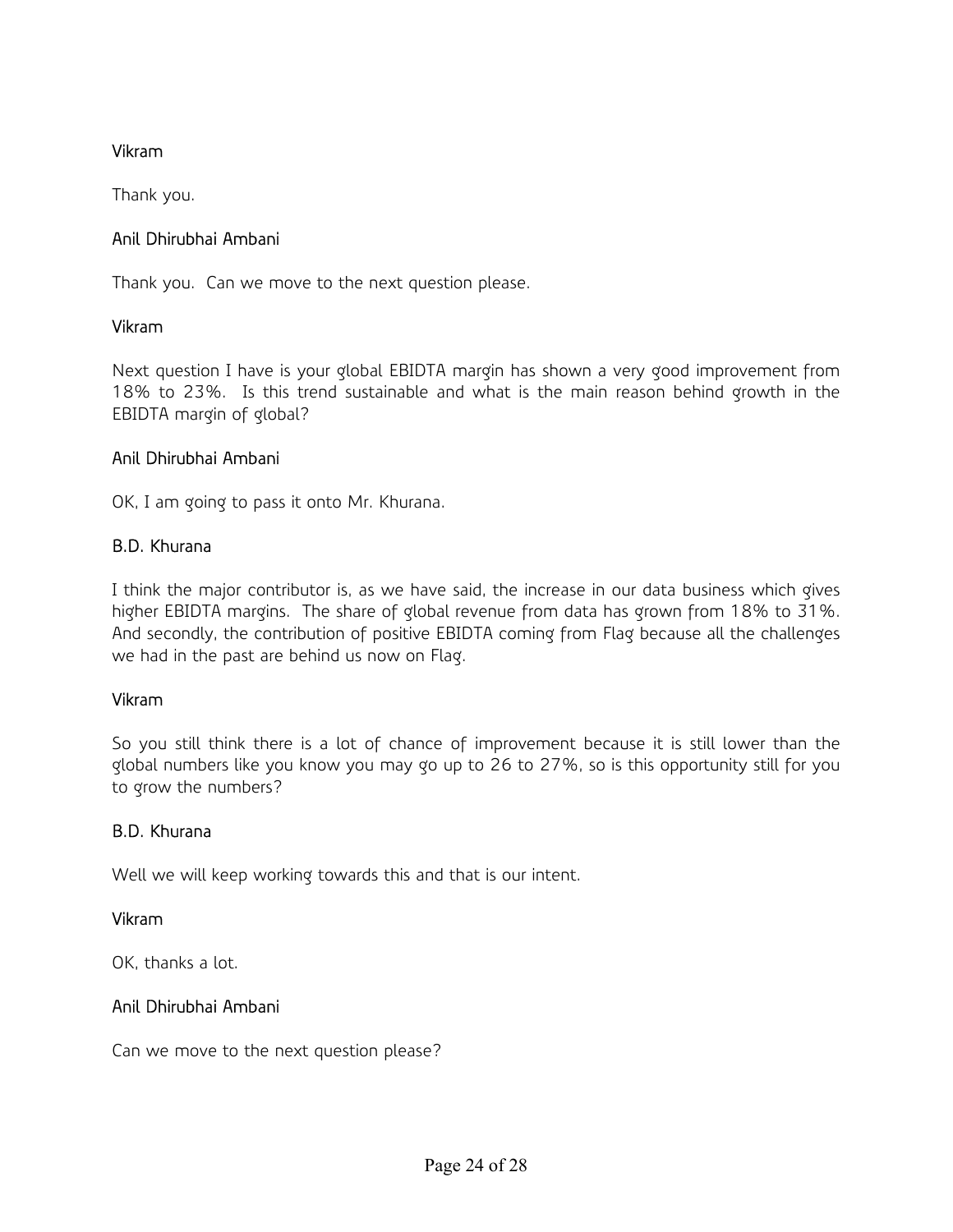## **Moderator**

Sure, sir. Next question comes from Ms. Reena Verma of DSP Merrill Lynch.

#### Reena Verma

Mr. Ambani thank you very much for extending time to take our questions. A couple of queries from me on your GSM overlay plans. Is there any chance that you might reverse your decision to go the GSM way and if that were to happen what does Qualcomm need to do for you to reverse this decision, and also in terms of your capex guidance, if you can please help us understand what should we factor in as the incremental capex for a GSM overlay, if at all?

### Anil Dhirubhai Ambani

First, Reena, let me say that we have never, ever stated that we are creating a GSM overlay plan #1. #2, since we have not announced any plan of a GSM overlay, there is no question of reversing the decision. #3, what does Qualcomm need to do? This is a question that many, many operators in the past have not got answers to, and have efficiently migrated away to GSM or some other platform. So it may be a good idea to get Merrill Lynch in the US to talk to Qualcomm on how they intend competing in the emerging markets to meet the large requirements of the competitive dimension for subscribers. As far as incremental capex is concerned, clearly there can be no guidance because our contention in the past and even today is that we are going to have enhanced focus on GSM. We have applied for GSM spectrum. We are growing our existing GSM business and that is where we really are. If you have been on the call, you would have heard my comments saying that we are in discussions with the Department of Telecom in terms of what sort of a framework are we really going to get into the future and based on that we will make a decision. As an when we decide, I am sure that like today, where you had all the disclosures that we believe that we need to make we disclosed certain KPIs even in the March 31 numbers which were then matched by others and some that were not matched even now - and we believe that we will have a continuing disclosure and continuing interaction with all of you so that we can give you a better view. As far as the capex guidance is concerned, we are clearly at the US\$ 1.4 billion range with US\$ 900 million going into wireless, so nothing much has changed.

### Reena Verma

Yes, thank you very much.

### Anil Dhirubhai Ambani

Thank you, Reena.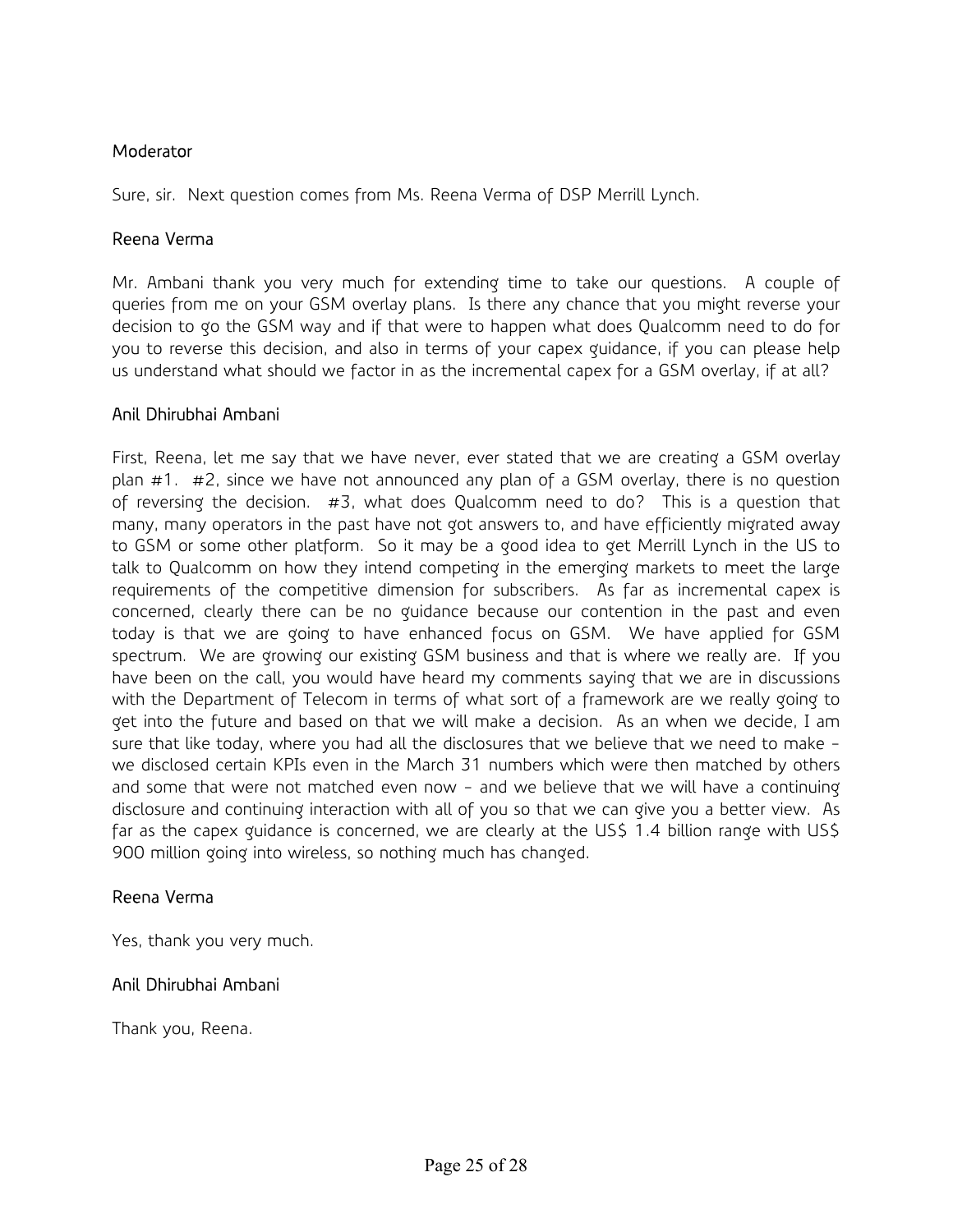### Reena Verma

If I could just add to that a small question on Qualcomm. I am not going to defend them, but surely none of what has happened with Qualcomm was unanticipated. We knew they had royalties even when the decision for this technology was made, or has anything changed in the way you look at things?

#### Anil Dhirubhai Ambani

No. I think that Qualcomm as a company that operates in emerging markets is aware of the challenges and we are aware of the challenges in India, which we always relay to them and that is why I used as an example on the call that what is good for the United States is not necessarily good for India, and what is good for China may not be good for India, so there has to be an India-specific plan if they want to move ahead, because we are really concerned with the overall framework in which we do business in India.

#### Reena Verma

Thank you.

#### Anil Dhirubhai Ambani

Thank you.

#### **Moderator**

Thank you very much, mam.

#### Anil Dhirubhai Ambani

So we will take one last question unless there are two then we will take two.

#### **Moderator**

Yes, sir, we have one last question.

#### Anil Dhirubhai Ambani

OK, we will take one last question. Thank you.

#### Moderator

That comes from the line of Mr. Shubham Mazumdar with Macquarie Securities.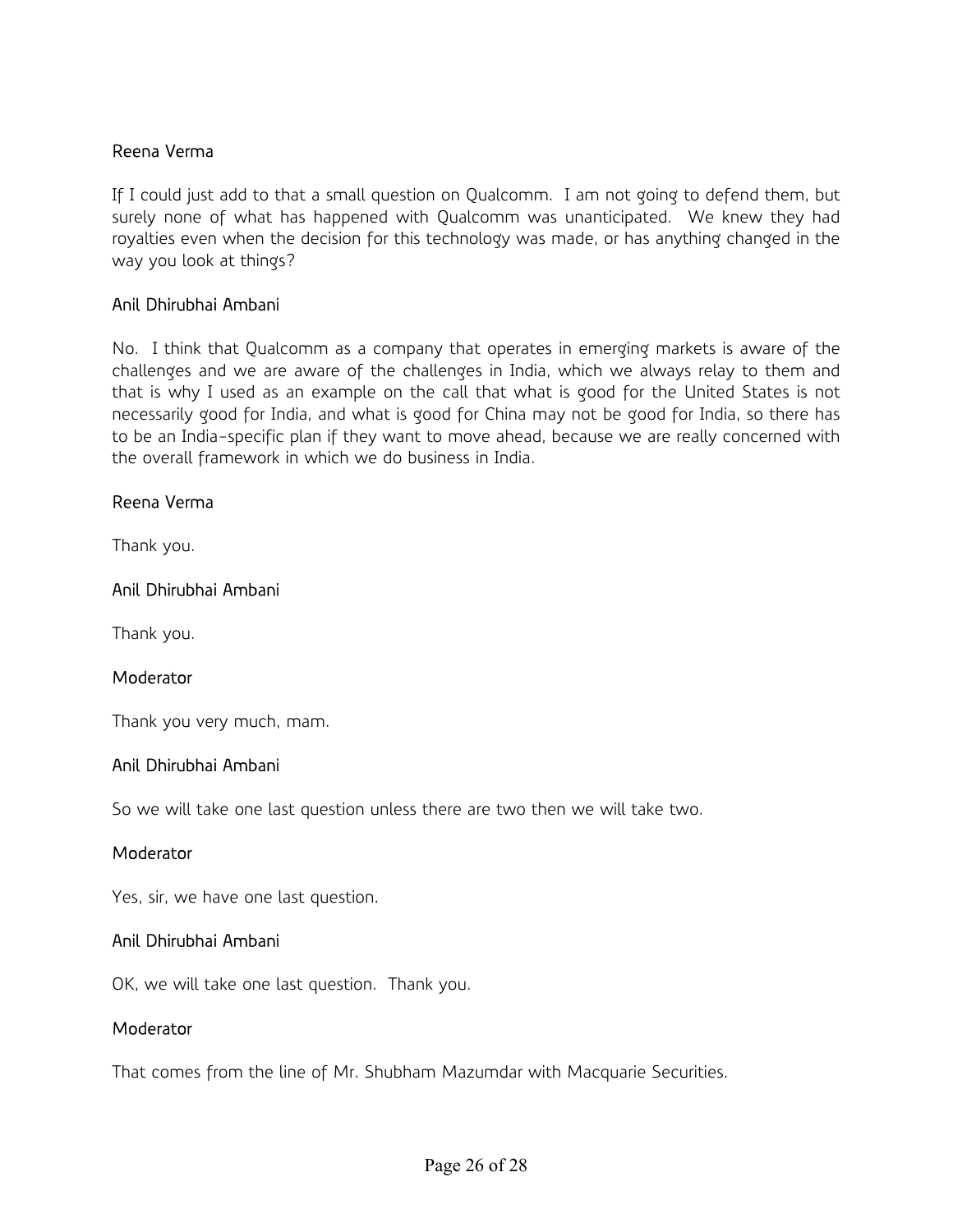### Shubham Mazumdar

Yes. I had a couple of questions. One was if you can give us a sense of the capacity utilization you are running on your CDMA network. I know there is not one number that you can give for the entire network as a country, but just some rough numbers in terms of what is the range of the capacity utilization you are running on the CDMA network on a pan India basis?

#### Anil Dhirubhai Ambani

Do you have any other questions then we can take it down and answer each one.

#### Shubham Mazumdar

Sure. My other questions are: can you just give us some quantitative sense in terms of where the handset pricing is on CDMA? I believe you have recently launched an LG low priced handset product. How does that compare to the lowest price entry level GSM handset and what is the outlook going forward in terms of the lowest price CDMA handset price decrease vis-à-vis GSM?

And the third question was on SG&A. There has been a very significant jump in SG&A on a quarter-on-quarter basis that is seen in this quarter. Is this something that will possibly continue? It was 15.9% of revenues in the quarter. Was there some one off items that came in this quarter or is that the kind of run rate we are to run with for the rest of the year?

#### Anil Dhirubhai Ambani

OK, good questions, Shubham. Let me take the capacity utilization question. As you rightly said, there is no one number for the whole of India. Every region, every zone, every state will be at different levels of capacity utilization. Let me answer it in a different fashion to say that, as we have said earlier, we have the capacity to serve roughly 30 million customers and you know where we are today, so adding the next 8 to 10 million customers on our network will require bare minimum capital expenditure to serve in the entire network system, so I think that is where we are as far as capacity utilization is concerned because we would like to monitor capacity utilization effectively aimed at how many more subscribers can we really serve.

Secondly, as Mr. Prakash Shukla mentioned in his comment, as we went from unlimited plans to limited plans and we curtailed the number of minutes, actually we are now in a position that if our customers use more minutes they have to pay for it. Alternatively if they have less utilization, it means we can bring more customers into our network to use our capacity because this capacity can now be sold.